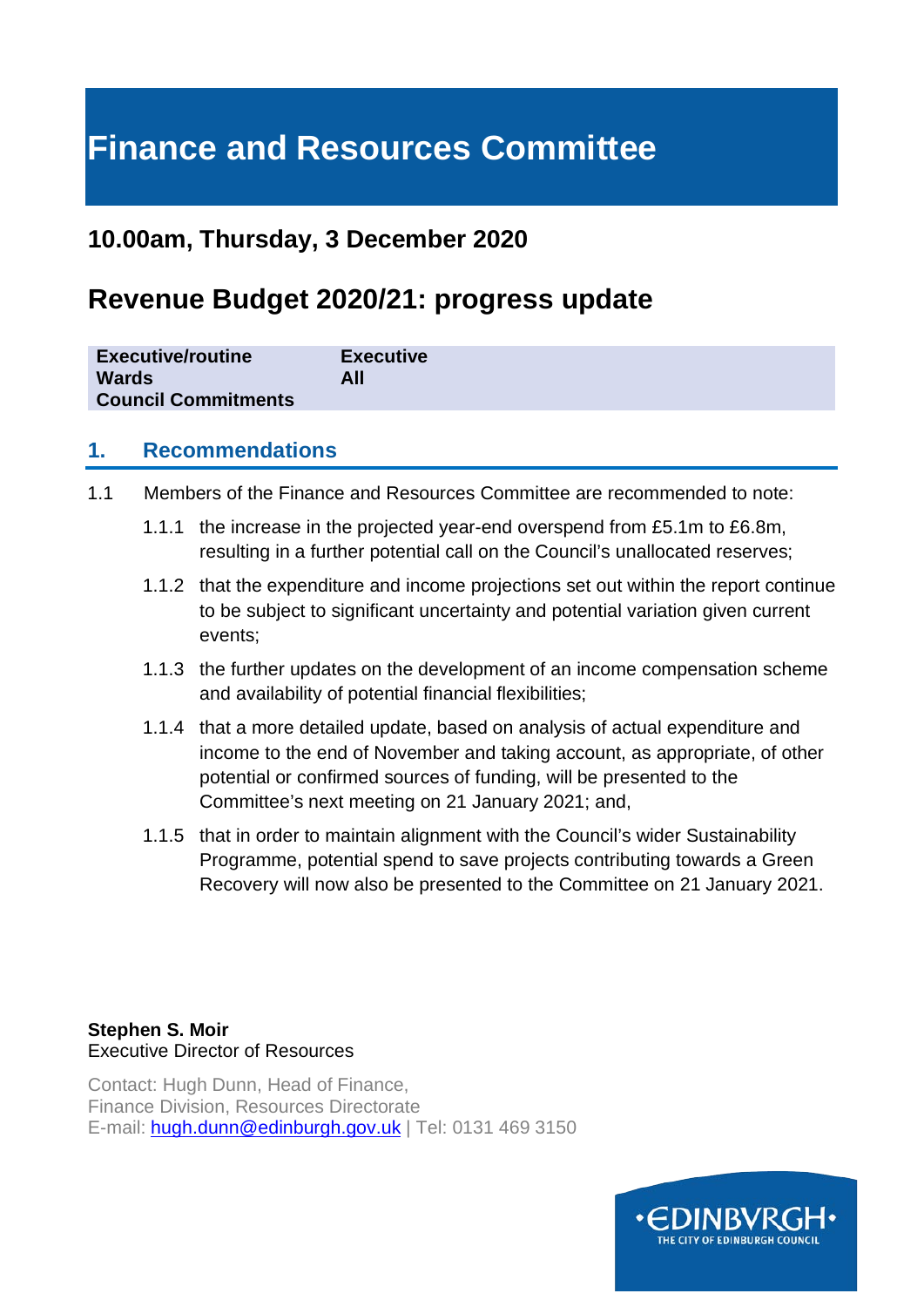**Report**

## **Revenue Budget 2020/21: progress update**

## **2. Executive Summary**

2.1 The report provides a further interim update on the estimated expenditure and income impacts of the COVID-19 pandemic upon the Council and its Arm's-Length External Organisations (ALEOs) during 2020/21, alongside offsetting sources of confirmed or anticipated funding. This analysis indicates an increase in the residual gap from £5.1m to £6.8m since the previous report considered by the Finance and Resources Committee on 29 October as comprised below:

| <b>Additional net expenditure pressures:</b>     | £m     | £m   |
|--------------------------------------------------|--------|------|
| Estimated COVID-19 specific expenditure and      |        | 84.2 |
| income (including risk contingency)              |        |      |
| Net residual pressures/anticipated shortfalls in |        | 2.3  |
| savings delivery                                 |        |      |
|                                                  |        | 86.5 |
| <b>Available funding:</b>                        |        |      |
| Assumed COVID-19 related funding                 | (31.3) |      |
| 2020/21 budget - unallocated additional monies   | (4.8)  |      |
| Use of earmarked reserves                        | (20.1) |      |
| Further timing-related and corporate savings     | (23.1) |      |
|                                                  |        |      |
| Anticipated further reductions in expenditure    | (0.4)  |      |
|                                                  | (79.7) |      |
|                                                  |        |      |
| <b>Remaining shortfall</b>                       |        | 6.8  |

2.2 A progress update is also provided on both the development of a Scotland-wide income compensation scheme for application in 2020/21 and the availability of financial "flexibilities" that would spread the in-year financial impacts over a longer period. Further Scotland-wide work is required in each of these areas, however, before the implications for 2020/21 and future years become clearer.

#### **3. Background**

3.1 On 29 October 2020, members of the Committee considered an update on the Council's 2020/21 revenue budget, indicating a remaining estimated shortfall of £5.1m between net cost pressures across the Council and its ALEOs and confirmed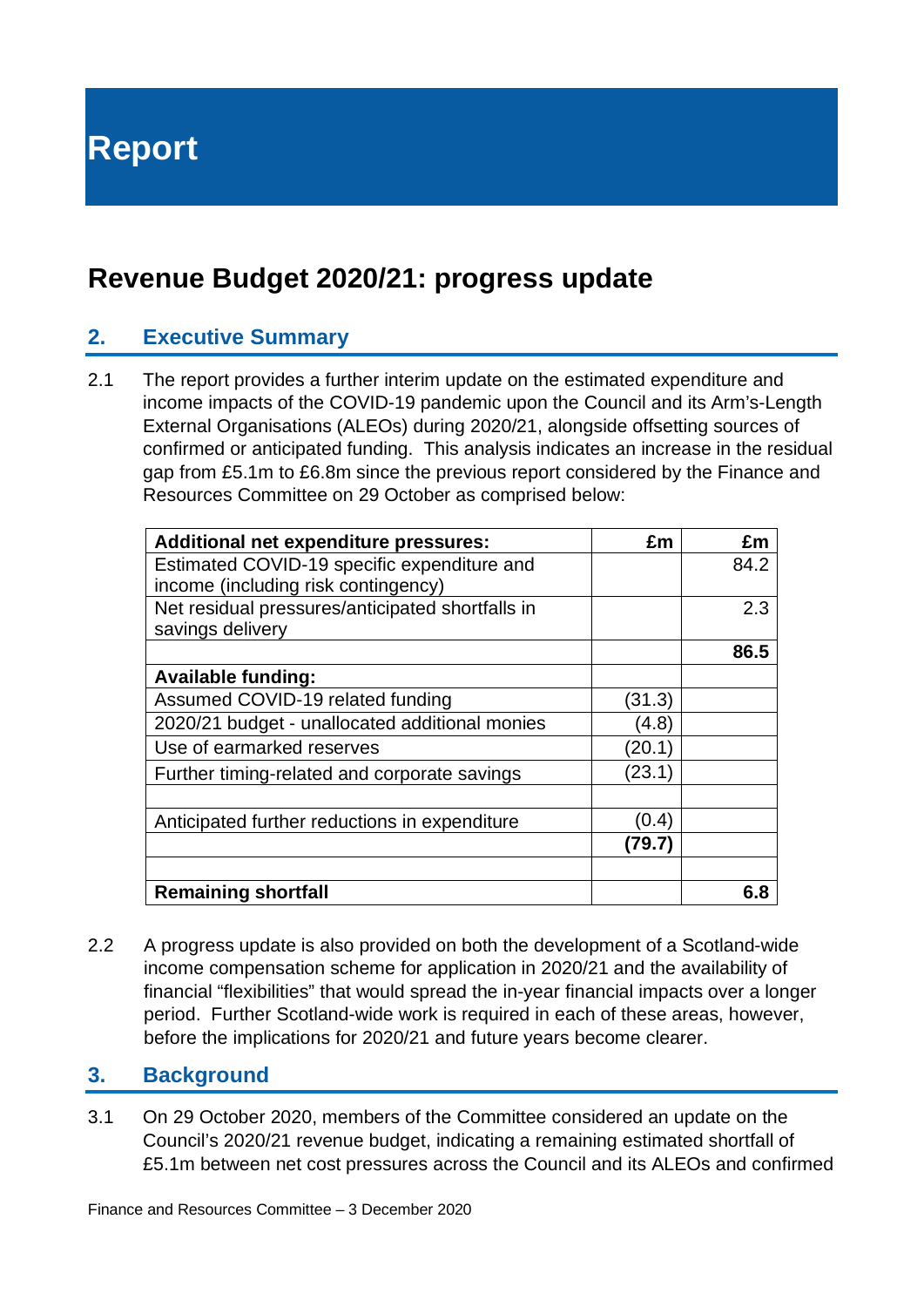or anticipated sources of funding. These net pressures are, in turn, primarily attributable to the impact of the on-going COVID-19 pandemic upon the Council and its ALEOs' activity, reflecting both additional expenditure requirements and, in particular, reductions in income.

## **4. Main report**

#### **Changes in net COVID-related expenditure pressures – Council**

- 4.1 As in previous months' reports, **Appendix 1** sets out the principal estimated expenditure and income impacts of the pandemic on the Council's budget. In overall terms, this analysis shows an increase of £1.2m (to £57.7m) relative to the position reported to the Committee's previous meeting on 29 October, with explanations provided for material movements in the intervening period. The majority of this movement is attributable to increases in income shortfalls, as timescales for service resumption become clearer.
- 4.2 As recent weeks' events have shown, the position remains fluid, with on-going restrictions and/or the potential for further local and national lockdowns during the remainder of the year. While a number of the projections in Appendix 1 take explicit account of expected continuing disruption to service provision, a general risk contingency of £3m has also been incorporated within the overall forecast. This reflects, for example, the potential for further reductions in parking income<sup>[1](#page-2-0)</sup> should additional restrictions be imposed. Depending upon the scale of these restrictions, however, there is a risk that this contingency may be insufficient.

#### **Changes in net COVID-related expenditure pressures – ALEOs**

- 4.3 The revenue budget update report considered at the Committee's meeting on 24 September provided a detailed update on the impact of the pandemic on the financial standing of the Council's ALEOs. The report set out total anticipated impacts in the period to March 2021 of £27m, comprising the loss of successive years' Lothian Buses dividend (£12m), assumed additional support (Edinburgh Leisure) and unpaid invoices (Edinburgh Trams), each of £6m, and a £3m general contingency to reflect remaining uncertainty over the period from October to March, in particular the potential for further required financial support in the event of further local or national lockdowns. At the Committee's meeting on 29 October, this risk contingency was reduced by £1.5m, reflecting the confirmation of £2m of additional financial support to Edinburgh Trams over the period to the end of December.
- 4.4 At this stage, the only further change to the figures above is for **Edinburgh Leisure**, where a reduction in the level of required in-year funding support from £6m to £4m is now being forecast. This reduction is primarily attributable to two factors: firstly, additional anticipated support available through the Coronavirus Job Retention Scheme (CJRS; "furloughing") following the Chancellor of the Exchequer's announcement on 5 November of the extension of the scheme until

<span id="page-2-0"></span><sup>1</sup> Since the Committee's last meeting on 29 October, overall parking income levels have continued to fall, with a 26% year-on-year reduction in the five weeks to 22 November compared to the equivalent sums for 2019/20.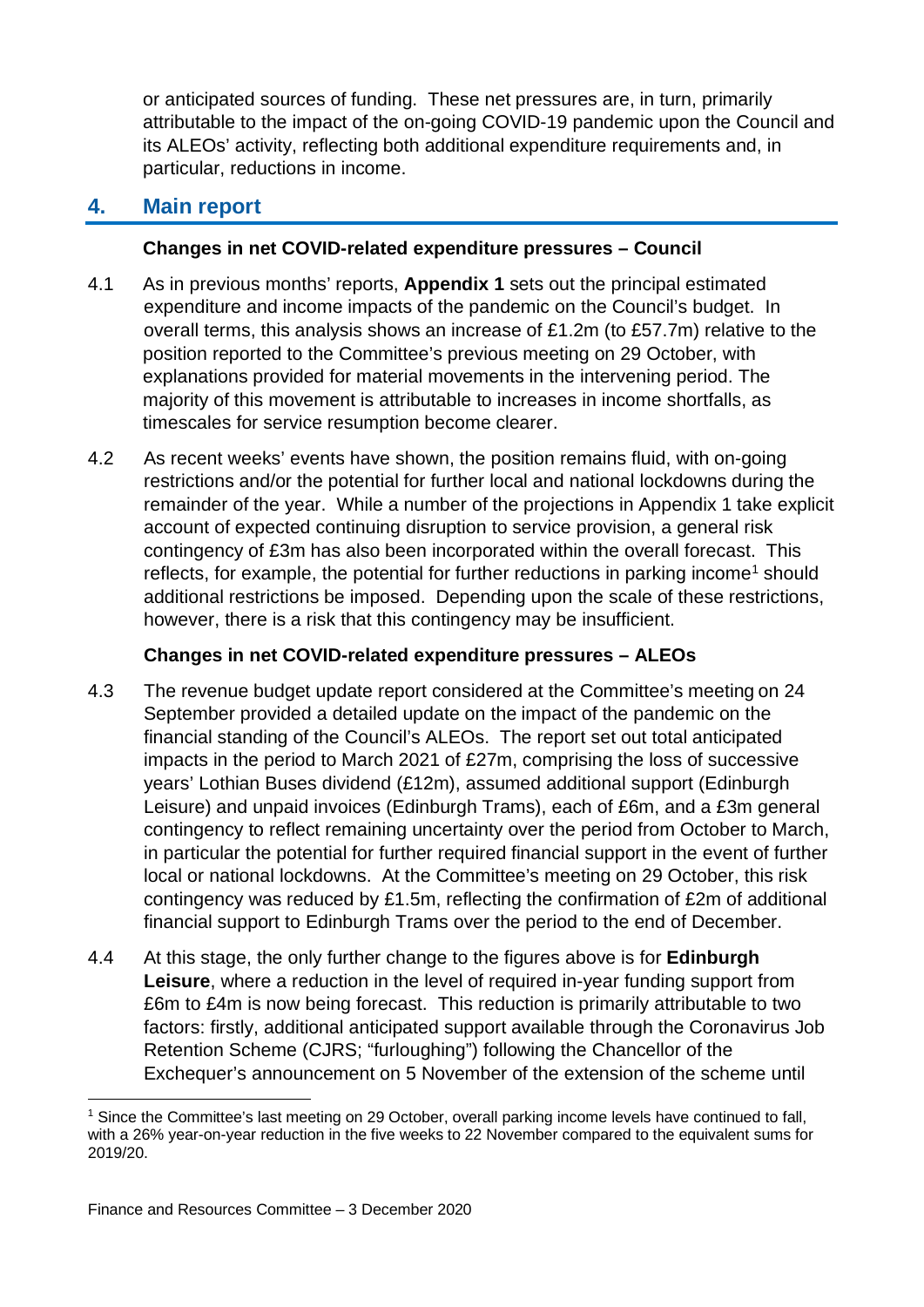March 2021<sup>2</sup> and an in-principle acceptance of business interruption liability by EL's insurer, the settlement details of which are currently being discussed. Of this revised level of support of £4m, £1m was paid on 26 October.

- 4.5 Edinburgh Leisure's activity continues to be affected by Scottish Government public health and travel restrictions. While all of its venues are now open, as of the time of writing, no indoor adult group activities, soft play or outdoor adult contact sports are permitted. In addition, take-up of some activities, such as gym usage and fitness memberships, shows year-on-year reductions, although these remain in line with recovery programme assumptions. Given the likelihood of income reductions continuing into 2021/22, however, there may be a need to consider additional support beyond the current year as part of the 2021/24 budget process.
- 4.6 On 24 October, the Scottish Government confirmed £0.5m of additional emergency coronavirus support to **Capital Theatres (CT)**, building on the earlier £0.25m awarded through the Performing Arts Venue Relief Fund, helping to offset losses run up during the theatres' prolonged closure since March. However, despite this support, CT are still projecting to make a loss of £0.77m in the current financial year, followed by reduced earning potential next year due to the likely return to normal operation being phased over several months as restrictions ease gradually and audiences take time to recover their confidence. The planned £25million redevelopment of The King's Theatre also remains under threat as the Theatres Development Fund (TDF), a designated fund built up over many years specifically for this capital project, has had to be utilised to enable CT simply to function through the pandemic, placing the redevelopment in a precarious position. Lockdown is projected to reduce TDF earnings in the current and next year by £0.75m, further reducing CT's ability to provide seed funding for the project.
- 4.7 Following earlier confirmation that up to £5.5m would be made available to **Edinburgh Trams** to cover lost revenues, net of any COVID-related cost savings or costs recovered through the CJRS, incurred in running services for essential and key workers at considerably-reduced capacity due to social distancing and muchreduced demand in the period from July to December (with similar arrangements in place for Lothian Buses), discussions are continuing concerning required financial assistance during the remainder of the year. Patronage for both bus and tram continues to be severely affected by the effects of the pandemic, with fare revenue for the latter still some 90% lower than in 2019/20.
- 4.8 It should be noted that the Transport ALEOs' accounting year is a calendar year and all are predicting significant losses for 2020. Transport for Edinburgh (TfE), the parent company, receives no support from the Scottish Government and has received no direct support from the Council in 2020.
- 4.9 Each of the ALEOs has undertaken detailed scenario planning, considering the effects of continuing restrictions and/or resulting behavioural change in both the current and future years. A more detailed commentary on the potential impacts on each ALEO beyond 2020/21 will be included in budget update report to be

<span id="page-3-0"></span><sup>2</sup> With a planned review in January 2021

Finance and Resources Committee – 3 December 2020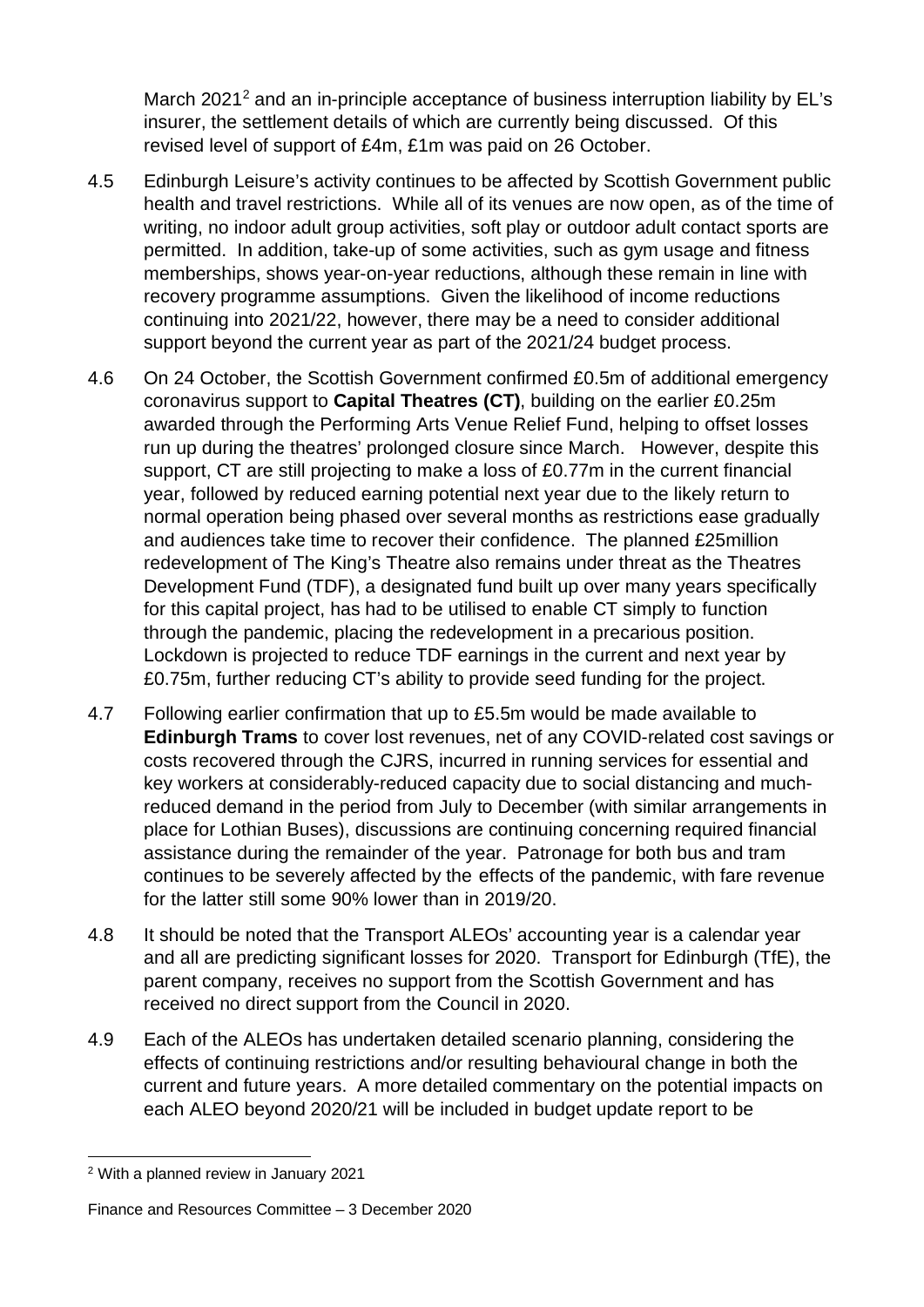considered by the Committee on 21 January. Representatives of each ALEO will also attend today's meeting and be able to respond to specific questions members may have.

#### **Approved savings/management of residual pressures**

- 4.10 Executive Directors continue to develop relevant implementation plans to deliver the savings measures required to mitigate residual pressures and savings shortfalls within their respective service areas, with a balanced position being projected for both the Resources Directorate and Chief Executive's Service. Officers are also examining opportunities for any further savings across a number of corporate budgets.
- 4.11 The Executive Director of Place has continued to consider options to reduce the level of residual pressure within the Directorate, informed by weekly discussion with Finance colleagues at the Senior Management Team. At the Committee's previous meeting, members were advised of an improvement in the overall projected overspend to £1.7m. Since that time, a number of further mitigations have been identified, reducing the projected overspend to £0.5m. Given the relatively late stage of the financial year, however, there is a risk that there is insufficient time for further mitigations to be identified (or that further risks crystallise) and the overall Council-wide forecast therefore reflects the currently projected level of residual pressure.
- 4.12 While the majority of pressures within Communities and Families are COVIDrelated and thus reflected in earlier sections of this report, significantly increased costs linked to greater numbers of out-of-council residential and secure placements are now apparent due to disruption to normal planning processes. After taking account of other minor changes and mitigations since the report to the Committee's previous meeting, an overall Directorate net pressure of £1.2m is forecast.
- 4.13 Efforts are being made to identify further management actions to reduce the budget pressure while addressing the impact of the pandemic. As with the equivalent pressure in the Place Directorate, however, there is a risk that this pressure cannot be contained and, as such, it is reflected in the Council-wide forecast.

#### **Independent review of Council's whistleblowing and organisational culture**

- 4.14 The Council is progressing an independent inquiry into (a) matters connected to the death of a Council employee and (b) our whistleblowing and organisational culture. An independent Chair, Susanne Tanner QC, has been appointed in consultation with the political group leaders.
- 4.15 The terms of reference regarding the independent inquiry, which set out its objectives, scope and key activities, have now been finalised by the Chair, also in consultation with the political group leaders, and a full copy is located on [the public](https://www.edinburgh.gov.uk/independentinquiry)  [inquiry webpage.](https://www.edinburgh.gov.uk/independentinquiry)
- 4.16 Following ratification of the corresponding use of reserves by Council on 19 November, the current-year forecast now reflects the incurring of up to £0.6m of expenditure in 2020/21 in respect of this inquiry. As agreed at the Committee's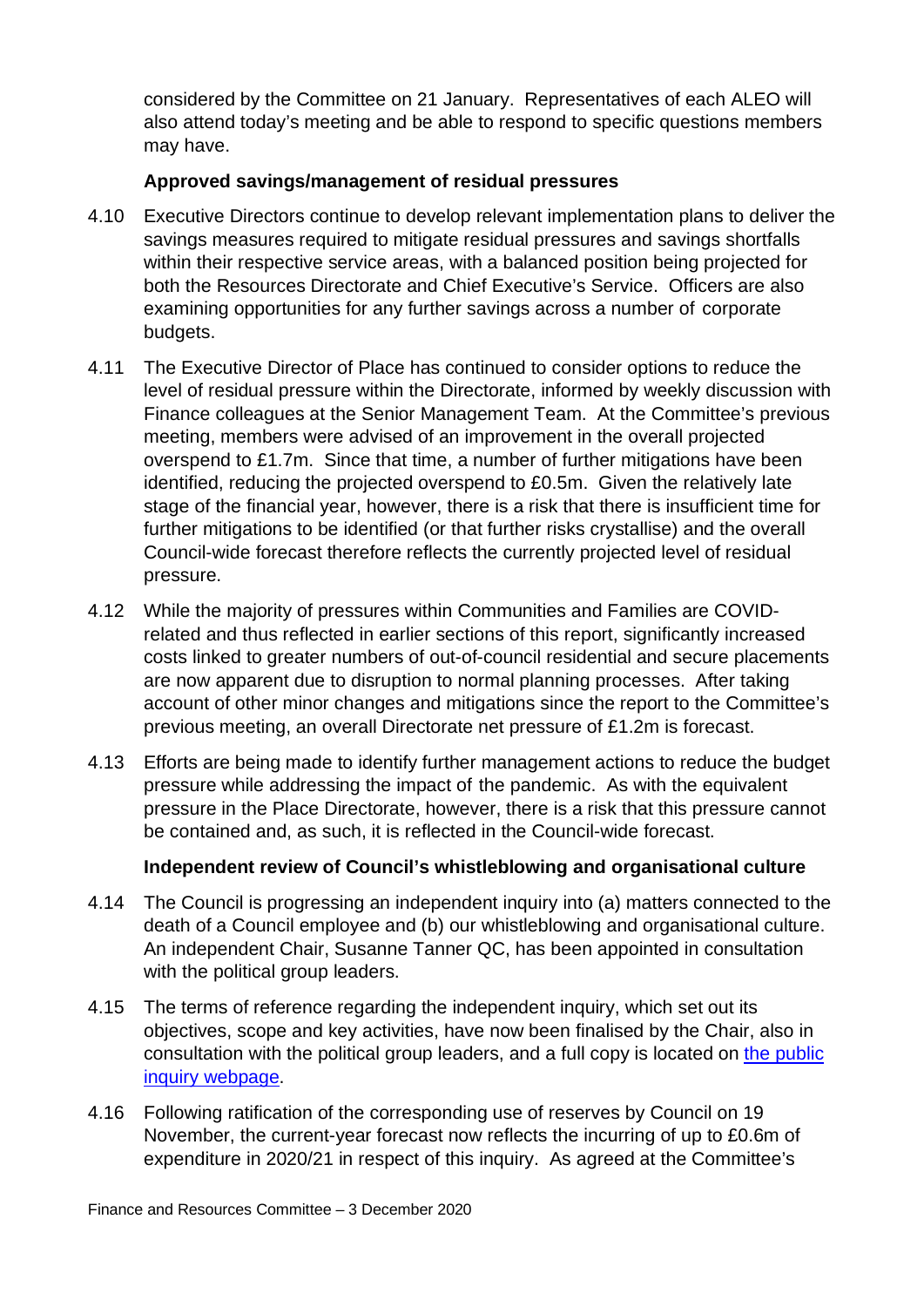previous meeting on 29 October, corresponding detail of costs incurred and anticipated will be reported to members as the inquiry progresses.

#### **Costs of employee release**

4.17 At the meeting of Council on 15 October, members agreed to release funding of up to £14.8m from the Workforce Transformation reserve to facilitate a targeted programme of Voluntary Early Release Arrangements (VERA) for senior managers. An opportunity to express interest was subsequently made available to senior managers and Heads of Service. Applications received are currently being assessed and a progress update on numbers approved, alongside the associated cost, payback and remaining available fund balance, will be reported to members of the Committee at its January meeting. At this stage, however, given the overall number of applications received and associated timing of resultant staff departures, the assumption of in-year savings of £1m has been reduced to £0.4m.

#### **Extension of Coronavirus Job Retention Scheme (CJRS)**

- 4.18 As noted in the context of Edinburgh Leisure at Paragraph 4.4, on 5 November the Chancellor of the Exchequer confirmed a UK-wide extension of the CJRS scheme until March 2021, with employers able to claim 80% of an employee's usual salary for hours not worked, up to a maximum of £2,500 per month, for the months of November, December and January, with the position thereafter to be reviewed in January.
- 4.19 For the period from June until August, claims to HMRC totalling £0.449m were submitted and paid, with a further £0.160m of income anticipated for the months of September and October. While the implications of the scheme's extension are currently being considered by staff in HR, Finance and relevant service areas, further support is anticipated in the coming months for staff working within the Council's outdoor education centres. Following the extension of the scheme until March, however, no in-year income is now being assumed in respect of the returning staff "bonus", resulting in an unchanged overall full-year income forecast in this area of £0.750m.

#### **Homelessness funding**

- 4.20 The revenue monitoring update to the previous meeting of the Committee advised members of work underway to seek financial support for additional homelessnessrelated costs incurred by the Council during the pandemic given the corresponding inclusion, and subsequent potential funding through Mobilisation Plans, of relevant costs for other councils where these services fall within the remit of the relevant Integration Joint Board.
- 4.21 The Head of Finance has raised this issue, both through COSLA and directly with the Scottish Government, to ensure that a consistent approach is adopted in funding for homelessness services, rather than being dependent on the body incurring the expenditure. As of the time of writing, no formal response had, however, been received and an update will therefore be provided at the meeting.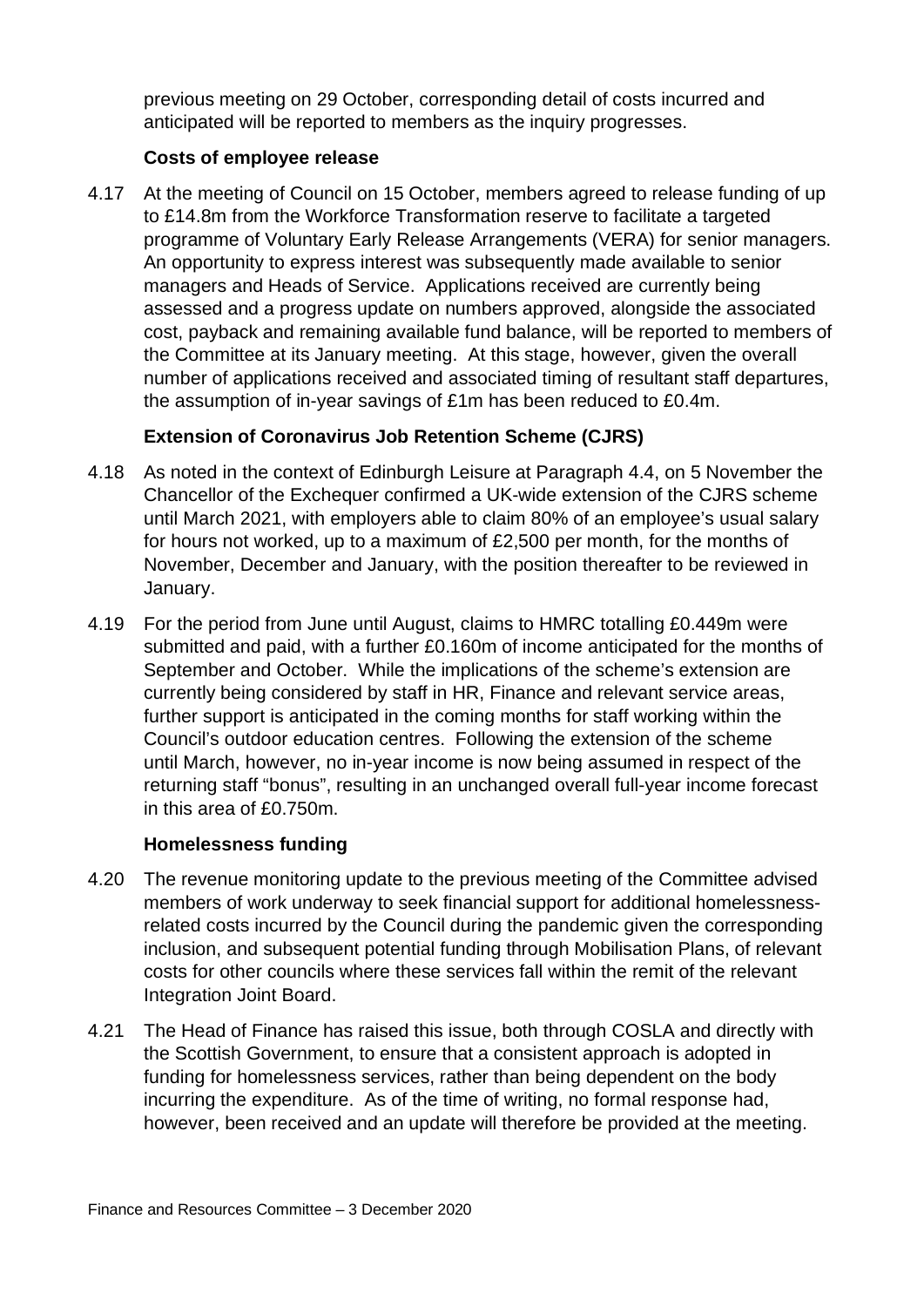#### **Financial flexibilities**

- 4.22 Members will be aware from previous updates that Council officers, through COSLA, have been working closely with the Scottish Government to explore a range of potential financial "flexibilities", to be used as appropriate to individual authorities' own circumstances, that would have the effect of spreading the cost impacts of the pandemic over a longer period.
- 4.23 Following consultation with the UK Government, three specific measures are able to be applied at this stage as follows:
	- (i) utilising capital receipts received in-year to meet COVID-related revenue expenditure in either 2020/21 or 2021/22;
	- (ii) a Loans Fund principal repayment "holiday" which would permit a council to defer repayments in either 2020/21 or 2021/22, but with the amount of this repayment added to the term of the remaining loans fund advance; and
	- (iii) repaying, in accounting terms, the debt element of service concession arrangements within PPP contracts over the life of the asset rather than the current mechanism based on the life of the contract<sup>[3](#page-6-0)</sup>.
- 4.24 It was noted, however, that the "value" of the measures at council-specific level needs to take account of local circumstances and current payment profiles, as well as adhering to all relevant statutory regulations. More fundamentally, it is important to note that these flexibilities, while welcome in confronting some of the immediate challenge, are essentially timing-related and do not represent additional funding, rather they merely defer the costs over a longer timeframe, reinforcing the need for service transformation and prioritisation.
- 4.25 At the Committee's previous meeting, members requested greater details of the potential applicability of these three flexibilities to the Council's own circumstances. While the first two-mentioned flexibilities are relatively simple to apply, considerable (and continuing) discussion has taken place at Director of Finance level on the PPP-related changes to understand fully their implications and the associated draft accompanying guidance issued by the Scottish Government.
- 4.26 The current year's capital budget monitoring assumes receipt of £3m in general asset sales, with this sum also budgeted in 2021/22. In view of the comparatively modest sums involved and the wider existing funding shortfall of around £250m across the period of the current ten-year capital programme, application of capital receipts to fund revenue expenditure would serve only to exacerbate this position. Undertaking borrowing for the resulting shortfall within the capital programme would also add to the already-challenging revenue budget position.
- 4.27 The Council's projected level of loans fund principal repayment is around £40m per annum. While application of this flexibility would provide some breathing space in next year's budget, due to the need to repay the amount of the "holiday" over the remaining term of the loans fund advance (up to a maximum period of 20 years),

<span id="page-6-0"></span><sup>&</sup>lt;sup>3</sup> This arrangement would, however, not affect the level of contractual payments made which would remain in line with original agreements.

Finance and Resources Committee – 3 December 2020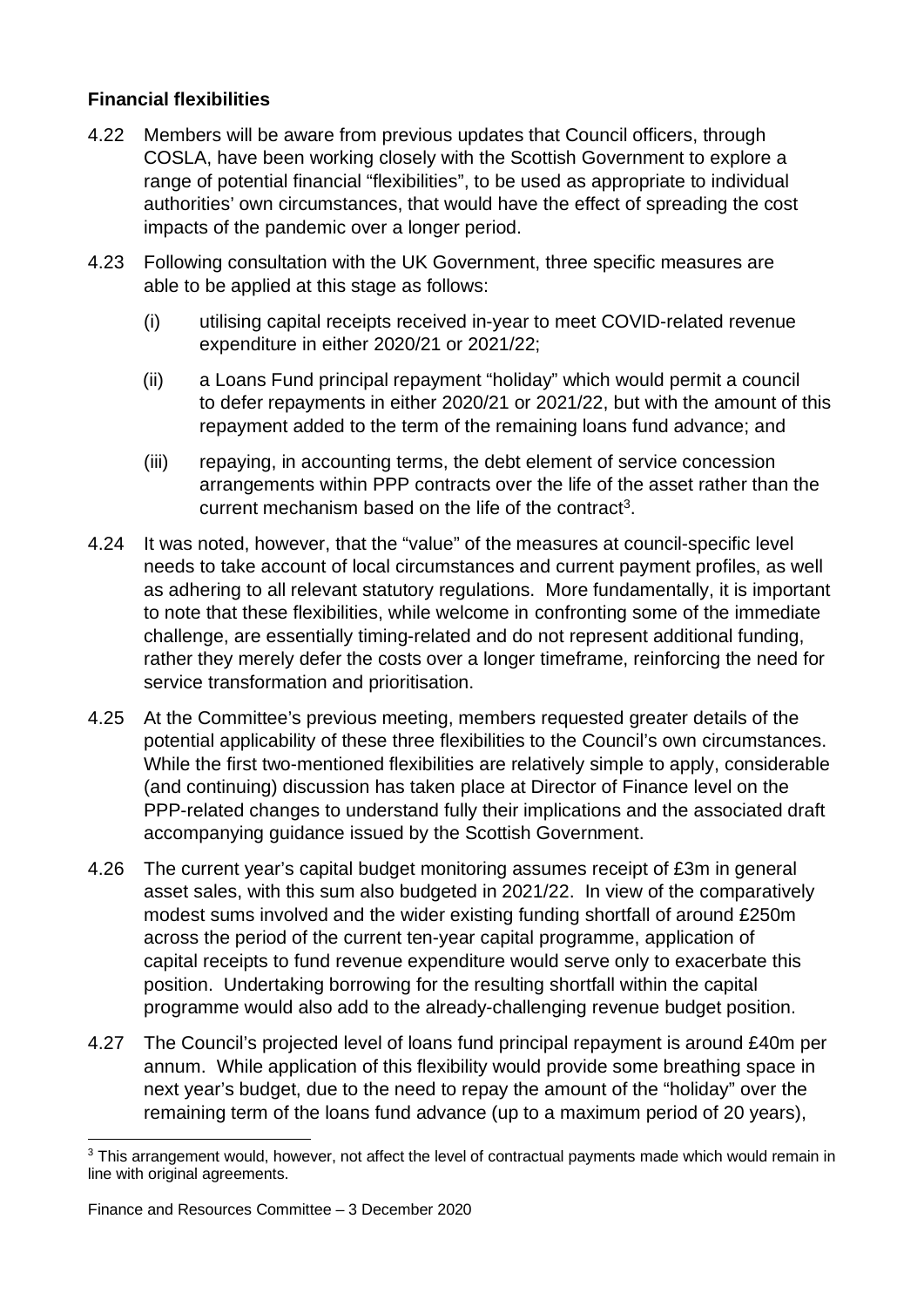this would similarly add to subsequent years' savings requirements. Its potential use will therefore be considered as part of a wider re-assessment of the level of the Council's reserves and downside risks around the extent of enduring COVID-related disruption, particularly around income levels.

- 4.28 Extensive modelling work and discussion is taking place both locally and nationally around potential PPP flexibilities. While its effect is, like the other measures being considered, essentially one of timing, this takes place over a much longer timeframe, with initial internal modelling of the Scottish Government's proposed straight-line depreciation method indicating a modest retrospective benefit for the period to 31 March 2021 and on-going savings, relative to current contract repayment profiles, of around £1m in 2022/23, steadily increasing over the following fifteen years, before reverting to a net cost position thereafter<sup>4</sup>. The issues involved are, however, complex and advice has been sought from the Council's Treasury advisor.
- 4.29 A Scotland-wide subgroup of relevant senior officers, on which the Council is represented, has been convened to explore wider implications of the proposed treatment set out in the accompanying guidance. Given the professed aim of maximising available flexibility available to councils, the group is looking in particular at the further benefits that would accrue from the adoption of an annuitybased repayment model, with a view to engaging further with the Scottish Government on this matter.

#### **Income compensation scheme**

- 4.30 Members of the Committee have received a number of previous updates on the development of an income compensation scheme for councils across Scotland. While the precise quantum of funding available for the scheme is dependent upon Barnett Consequentials arising from sums paid out as part of the equivalent English scheme, at this stage these are estimated at £90m, with the potential for further sums to be distributed.
- 4.31 At their meeting on 30 October, COSLA Leaders agreed the underlying principles of the scheme, with its scope to include affected ALEOs and the initial distribution of funding to be based on actual losses incurred over the period from April to September 2020 as certified by Section 95 Officers. Following the process of peer review, the Council's updated return has been submitted and a response on next steps is awaited. While Edinburgh's precise allocation will clearly depend on the submissions of other councils, particularly those of the other city authorities, additional funding may be received relative to the current needs-based estimate of £7.038m.

<span id="page-7-0"></span><sup>4</sup> This position is consistent with the essentially annuity-based nature of the Council's current PPP contracts, with early years' unitary charges comprising significant elements of interest (and thus lower repayments of principal) before this position reverses in later years. As these lower repayments of principal are being "replaced" with (equal) straight-line depreciation for the earlier years of the contract, the retrospective benefit, when expressed on an annual basis, is modest but will increase over the term of the remaining contracts as the planned higher repayments of principal are replaced by a lower depreciation charge. A new liability is, however, introduced in accounting terms beyond the term of the current contract.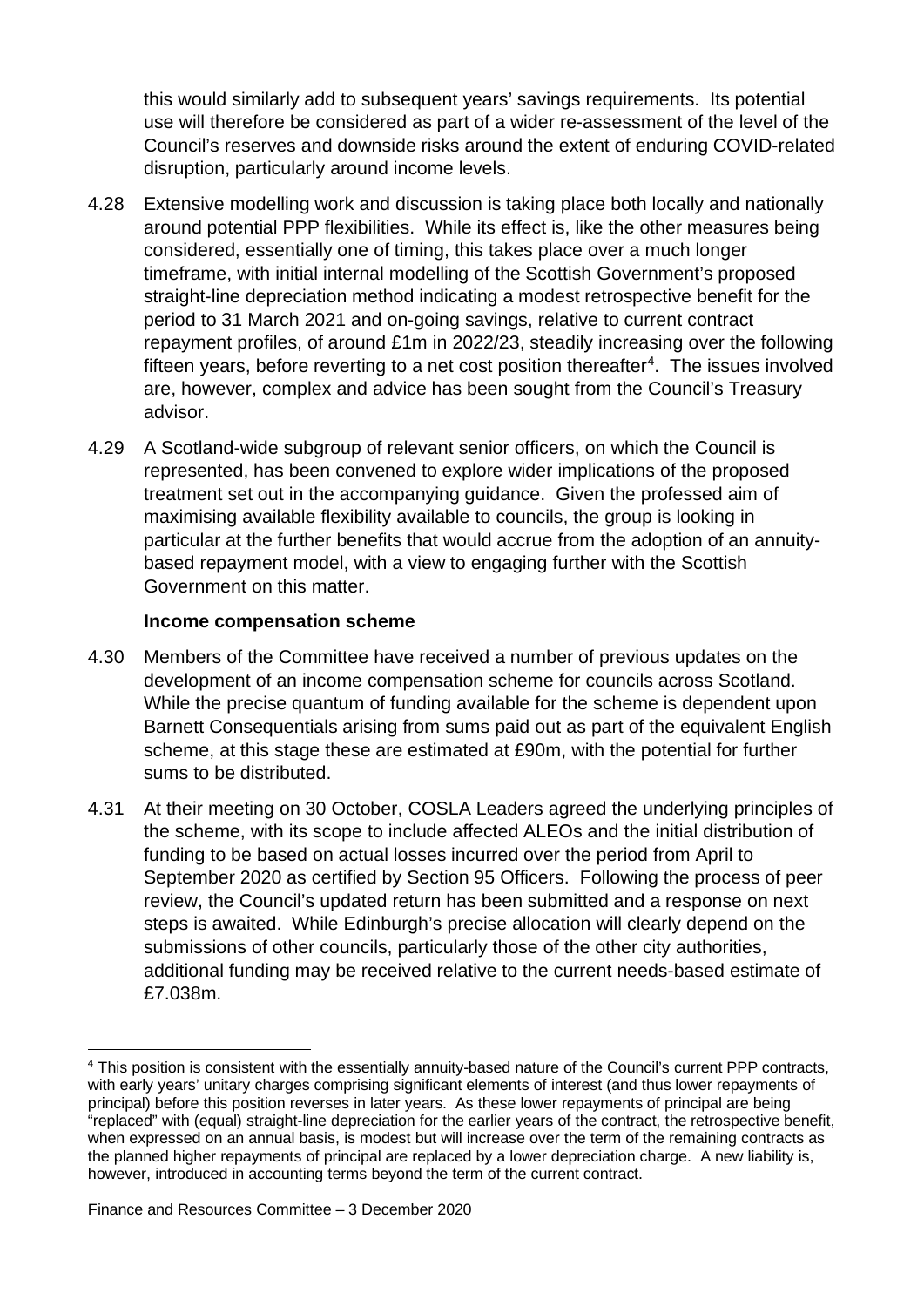#### **Other funding**

- 4.32 Given the escalating nature of restrictions since the Committee's last meeting, a number of further business and community assistance schemes have been confirmed, including the following:
	- (i) **£30 million discretionary fund** to enable local authorities (in all Levels) to provide targeted additional support to businesses where they consider this necessary or justified (and which may be outside the scope of existing support schemes) - for example, for businesses in supply chains or to taxi drivers suffering an indirect effect;
	- (ii) **an additional £15 million for newly self-employed people** (in all Levels) who have not been able to access other forms of support. This echoes similar support put in place in April, with £2,000 one-off grants paid to qualifying individuals; and
	- (iii) an additional **£15 million for Local Authorities in Level 4 only** (or which are placed in Level 4 at some stage by 31 March 2021) to help with the community and social impact of a move to this Level.
- 4.33 Eligibility criteria and guidance for these funding streams are currently being jointly developed by COSLA and the Scottish Government. The related funding distributions will be considered at the COSLA Leaders' Meeting on 27 November. As this funding has a corresponding expenditure liability, however, the effect on the in-year budget gap is neutral.
- 4.34 In addition to the Business Grants paid at the outset of the pandemic, this funding complements a number of other related support payments, including the Strategic Framework Business Fund<sup>[5](#page-8-0)</sup> and Furlough Support Grant Fund<sup>[6](#page-8-1)</sup>. In recognition of the associated workload and local government's key role in efficiently administering these and previous funds, the Scottish Government has confirmed that £5m of funding will be made available to address additional staffing costs. While the precise means of distribution remains to be confirmed, Edinburgh's estimated allocation is £0.391m and this has been reflected in calculating the remaining funding gap.

#### **Edinburgh Integration Joint Board (EIJB)**

4.35 As of Period 6 and based on the current assessment of approved savings delivery, an overspend of up to £7.6m for Council-delegated services is forecast, comprising an underlying overspend of  $£4.2m<sup>7</sup>$  $£4.2m<sup>7</sup>$  $£4.2m<sup>7</sup>$  and £3.4m of additional Living Wage-related

<span id="page-8-0"></span><sup>5</sup> Payable to businesses impacted by protective measures, specifically (i) a grant of between £2,000 and £3,000 for businesses required to close by law and (ii) a grant of between £1,400 and £2,100 for businesses that remain open but are specifically required to modify their operations by use of protective measures, each payable every four weeks for the duration such measures are in place.

<span id="page-8-1"></span> $6$  Payable in cases where a business is required to close by law and where at least one staff member of staff is furloughed between 9 and 31 October.

<span id="page-8-2"></span><sup>&</sup>lt;sup>7</sup> The adverse movement from Period 5 is predominantly in spot purchasing, specifically residential and Direct Payments. A group has been set up to determine the underlying causes of this movement.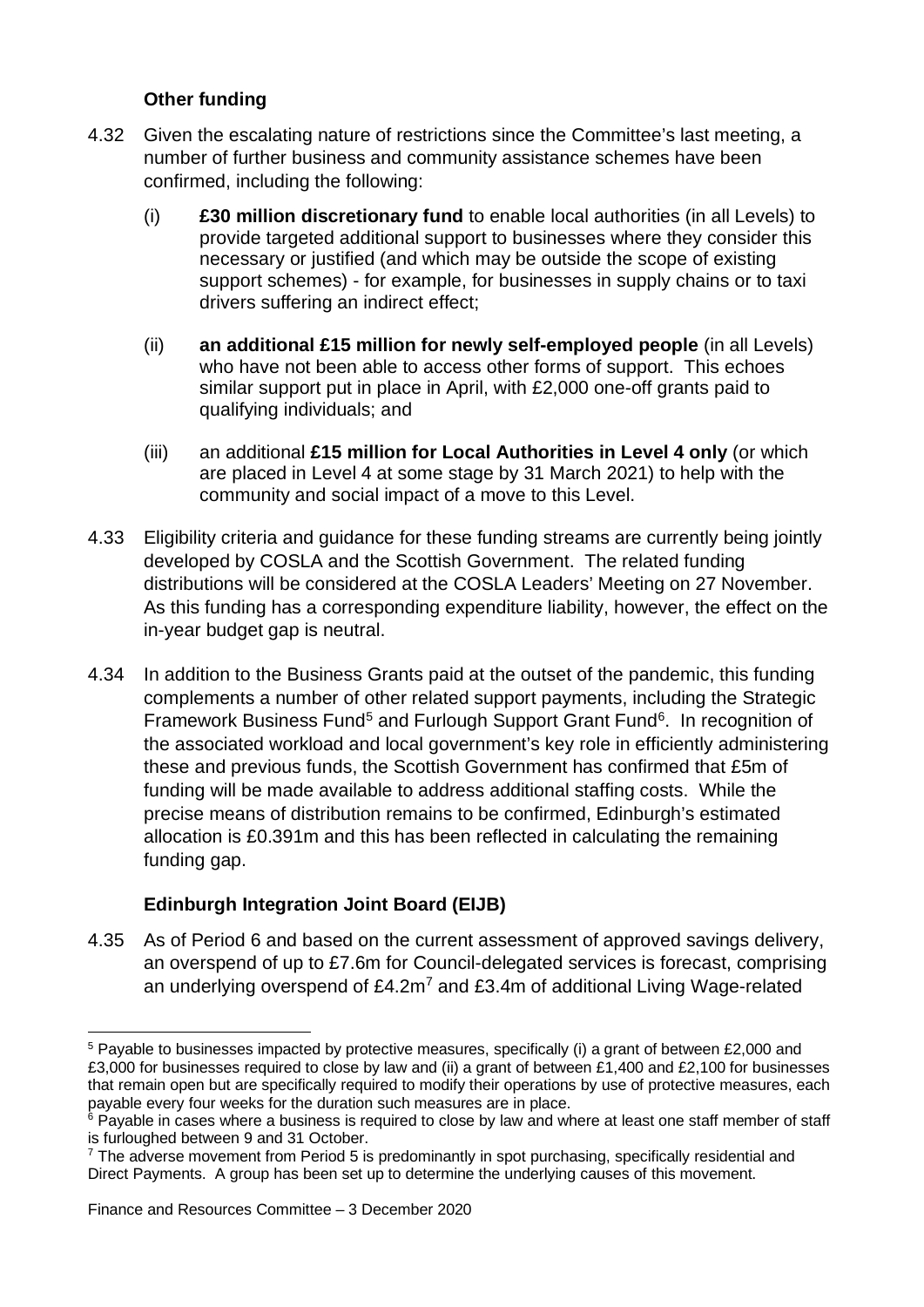costs, funding options for which remain to be confirmed. Potential mitigating measures to address the underlying pressure are being developed with NHS Lothian colleagues.

4.36 Work also continues to refine and evidence the cost estimates contained within the Edinburgh Health and Social Care Partnership's Local Mobilisation Plan (LMP), with total funding of £29.4m confirmed to date for the four HSCPs covering the NHS Lothian region. At this stage, it be being assumed that all COVID-related costs will be funded by this means.

#### **Overall position**

4.37 Taking into account the changes outlined in the preceding sections, the overall projected shortfall reflects a deterioration from that reported to the Finance and Resources Committee on 29 October, increasing from £5.1m to £6.8m as detailed in **Appendices 3 and 4**. This sum does not, however, include any net cost associated with schools re-opening (currently anticipated to be contained within the overall level of additional, or redirected, funding provided but only for the period to the end of December) or the EIJB. Should residual pressures in the Communities and Families and Place Directorates be mitigated in full, however, this sum reduces to £5.1m.

#### **Further actions required to achieve financial balance**

- 4.38 As noted in the preceding paragraphs, there is the potential for additional funding relative to current assumptions to be received in respect of the income compensation scheme and officers will continue to press the case for additional homelessness-related funding, given its inclusion in some other IJBs' mobilisation plans. It is also the Council's understanding that there may remain an element of unallocated Barnett Consequentials of the £8.2 billion provided to the Scottish Government thus far and officers, working with colleagues in COSLA, will continue to make the case for the £916m of funding confirmed to date to be increased.
- 4.39 Modelling work will also continue around the agreed financial "flexibilities" and their potential applicability to the Council, although it is envisaged that any benefit is likely to accrue from the 2021/22 financial year.
- 4.40 Given the risk of further service restrictions, however, additional actions are required to ensure that cost savings resulting from delayed or reduced reinstatement of services, including savings in agency and overtime expenditure, are ringfenced to be offset against residual pressures. Without closing down services and using the furlough scheme where applicable, however, the costs of the Council are mostly fixed in nature.

#### **Spend to Save schemes – Green Recovery**

4.41 In considering the Revenue Budget 2020/21 – Progress Update report at their meeting on 24 September 2020, members of the Committee requested that relevant costed proposals meeting Spend to Save criteria be brought forward within two cycles, taking into account suggestions put forward in February 2020 budget motions, the first report of the Edinburgh Climate Commission, the Sustainability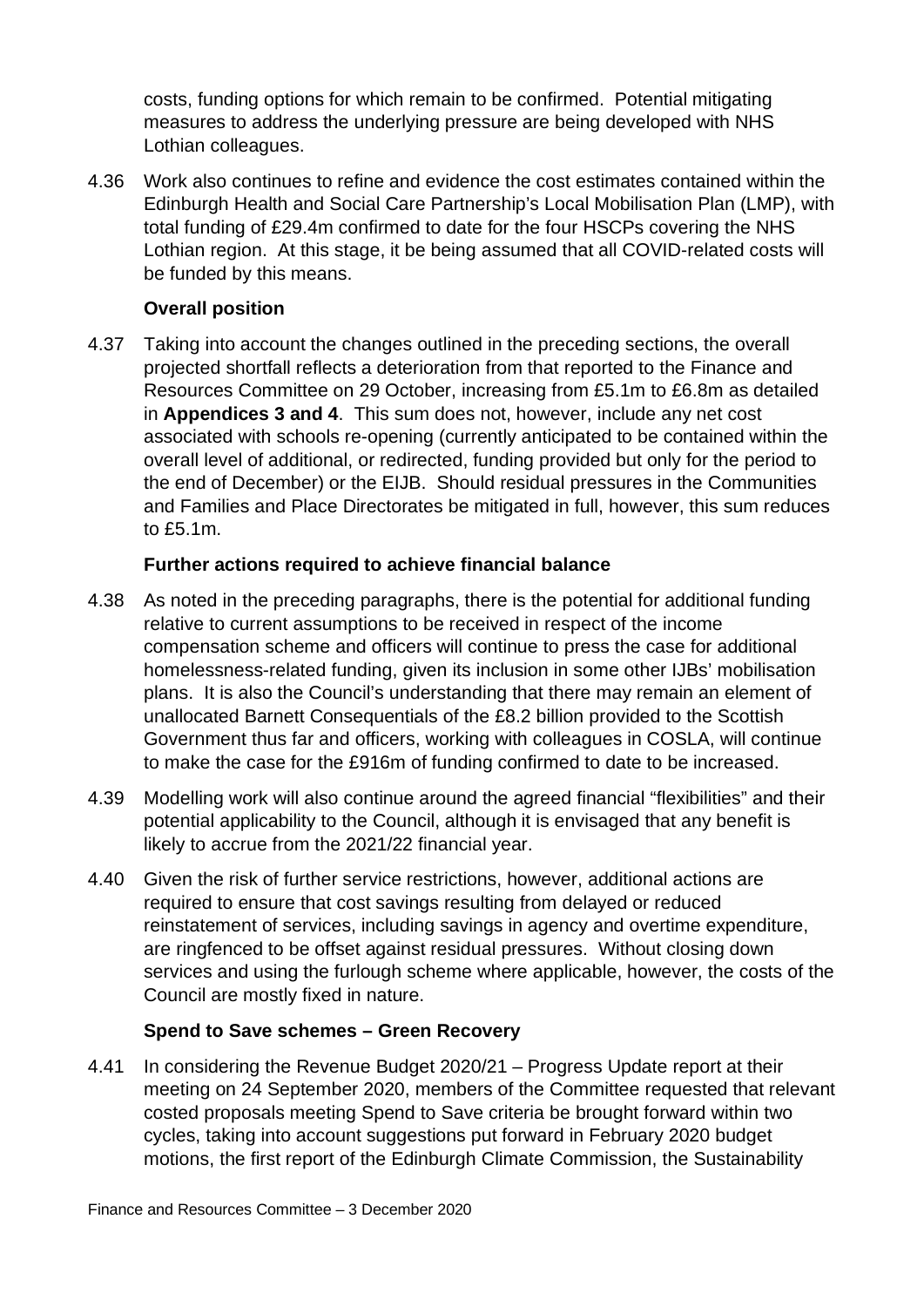Programme and the Adaptation and Renewal Programme Update report of 6 October.

4.42 Relevant officers from Energy Management, Strategy and Insight and Finance have met and a number of areas of potential investment have been identified as part of the Council's wider Sustainability Plan, including "Net-Zero" investment priorities. An update on this plan will be presented to the Policy and Sustainability Committee on 1 December. Given this dependency and current restrictions on the ability to survey potential sites, it is proposed that relevant projects, wherever possible seeking to leverage in other external funding, be presented as part of the wider budget update to the Committee's next meeting on 21 January 2021.

### **5. Next Steps**

- 5.1 The cost and income impacts of the coronavirus pandemic will continue to be actively tracked and refined as additional clarity is received on the timing and nature of relaxation of current restrictions. These estimates will be shared with COSLA and form part of liaison and negotiation with the Scottish and UK Governments around the provision of corresponding funding or, more likely, any further financial flexibilities.
- 5.2 Executive Directors have brought forward measures to offset the majority of savings delivery shortfalls and residual service pressures. At this stage, however, shortfalls of £1.2m (Communities and Families) and £0.5m (Place) remain and corresponding further actions are required as a matter of urgency.
- 5.3 While a broad routemap for the recovery phase has been set out by the Scottish Government, the speed and nature of this process (including the potential for further lockdowns) remains, by its nature, unclear. A slower recovery is, however, likely to add further to the funding gap due to continuing income losses for a range of Council services and, in particular, its ALEOs.

## **6. Financial impact**

- 6.1 The report notes a range of significant expenditure pressures, both in respect of Council services and impacts on the activities of the Council's ALEOs. While a number of potential funding sources and other measures have been identified to address, at least in part, these shortfalls, it is likely that the affordability of the wider budget framework will require to be re-assessed, including the impacts of COVID-19 on the Council's capital investment programme. A further report on this latter aspect will be brought to the Committee's January meeting.
- 6.2 Analysis of the underpinning assumptions and savings approved for delivery as part of the 2021/22 and 2022/23 revenue budget indicates a number of measures, delivery of which may now require to be reassessed. A summary of this analysis and the consequent impact on the budget framework was included in the update report considered by the Committee on 29 October.
- 6.3 These sums have the potential to increase further should in-year pressures and shortfalls in savings delivery not be managed on a sustainable basis in future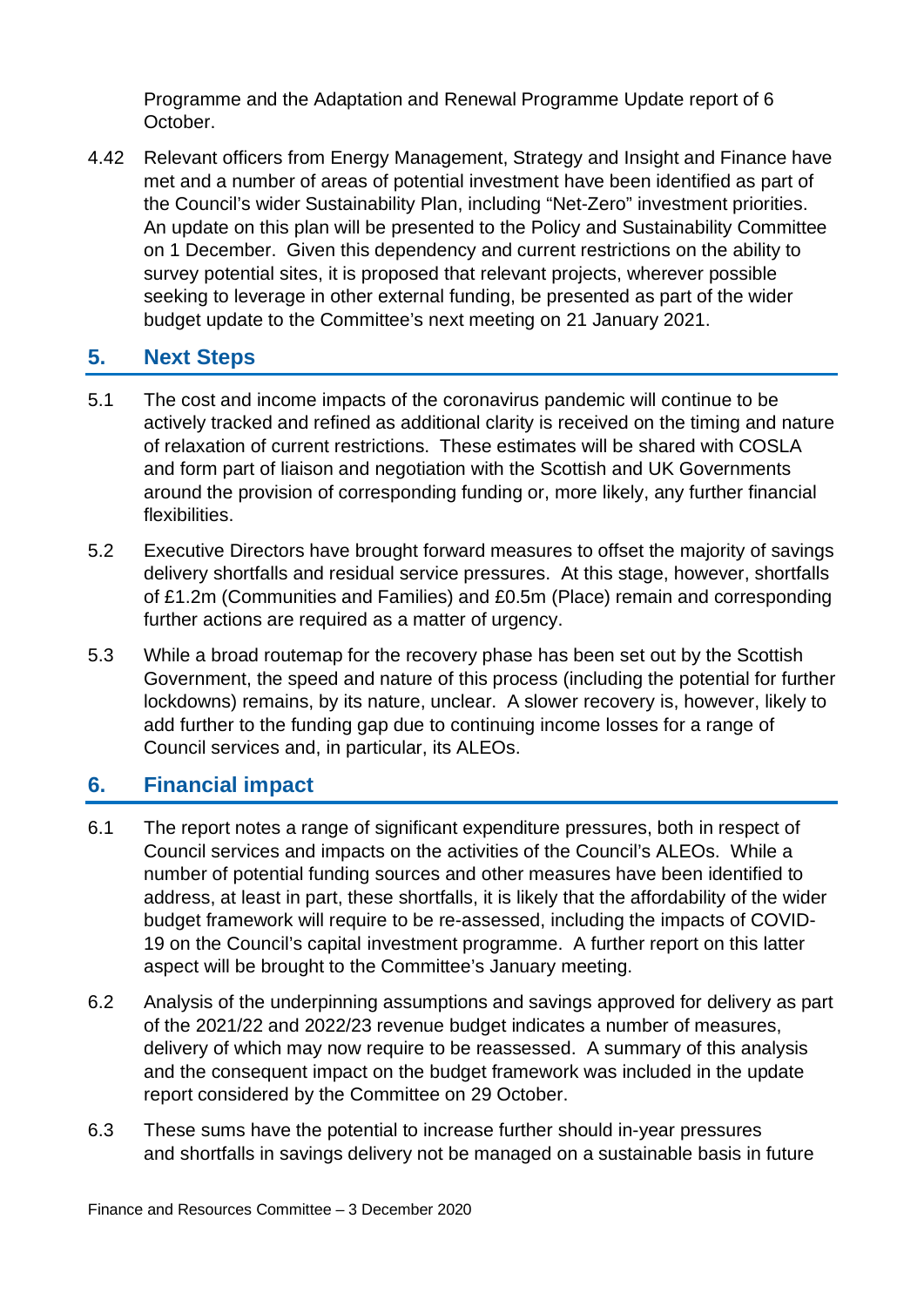years. In addition, due to the wider economic outlook and consequent increase in public expenditure and reduction in taxation revenues, there may be implications for future years' revenue funding settlements.

## **7. Stakeholder/Community Impact**

7.1 The scale and coverage of the impacts linked to the pandemic will require extensive and continuing engagement with key stakeholders as the city enters the recovery phase.

#### **8. Background reading/external references**

- 8.1 [Revenue Budget 2020/23: 2020/21 month five position and framework assumptions](https://democracy.edinburgh.gov.uk/documents/s28346/7.1%20-%20Revenue%20Budget%20202023%20202021%20Month%20Five%20Position%20and%20Framework%20Assumptions%20Update.pdf)  [update,](https://democracy.edinburgh.gov.uk/documents/s28346/7.1%20-%20Revenue%20Budget%20202023%20202021%20Month%20Five%20Position%20and%20Framework%20Assumptions%20Update.pdf) Finance and Resources Committee, 29 October 2020
- 8.2 [Finance Update,](https://democracy.edinburgh.gov.uk/documents/s28260/7.1%20-%20Finance%20Update%20V2.pdf) Edinburgh Integration Joint Board, 27 October 2020
- 8.3 [Revenue Budget 2020/21 –](https://democracy.edinburgh.gov.uk/documents/s26396/7.1%20-%20Revenue%20Budget%20202021%20progress%20update.pdf) progress update, Finance and Resources Committee, 24 September 2020
- 8.4 Edinburgh Leisure [Request for Additional Funding Support, 2020/21,](https://democracy.edinburgh.gov.uk/documents/s26397/7.2%20-%20Edinburgh%20Leisure%20Request%20for%20Additional%20Funding%20Support%20202021.pdf) Finance and Resources Committee, 24 September 2020
- 8.5 [Revenue Budget 2020/21 –](https://democracy.edinburgh.gov.uk/documents/s25584/7.4%20-%20Revenue%20Budget%202020-21%20Update.pdf) period three position, Finance and Resources Committee, 27 August 2020
- 8.6 [Revenue Monitoring 2019/20 –](https://democracy.edinburgh.gov.uk/documents/s25581/7.1%20-%20Revenue%20Monitoring%20201920%20-%20Outturn%20Report.pdf) outturn report, Finance and Resources Committee, 27 August 2020
- 8.7 [Finance Update,](https://democracy.edinburgh.gov.uk/documents/s25358/8.1%20-%20Finance%20Update.pdf) Edinburgh Integration Joint Board, 24 August 2020
- 8.8 [Fair Work and the Living Wage in Adult Social Care,](https://democracy.edinburgh.gov.uk/documents/s25360/8.2%20-%20Fair%20Work%20and%20the%20Living%20Wage%20in%20Adult%20Social%20Care.pdf) Edinburgh Integration Joint Board, 24 August 2020

#### **9. Appendices**

- 9.1 Principal additional expenditure and reduced income impacts of COVID-19 pandemic – Council
- 9.2 External funding confirmed to date excluding non-Health and Social Care services and schools re-opening
- 9.3 Revenue Budget Update, 2020/21 estimated position (detailed)
- 9.4 Revenue Budget Update, 2020/21 estimated position (summarised)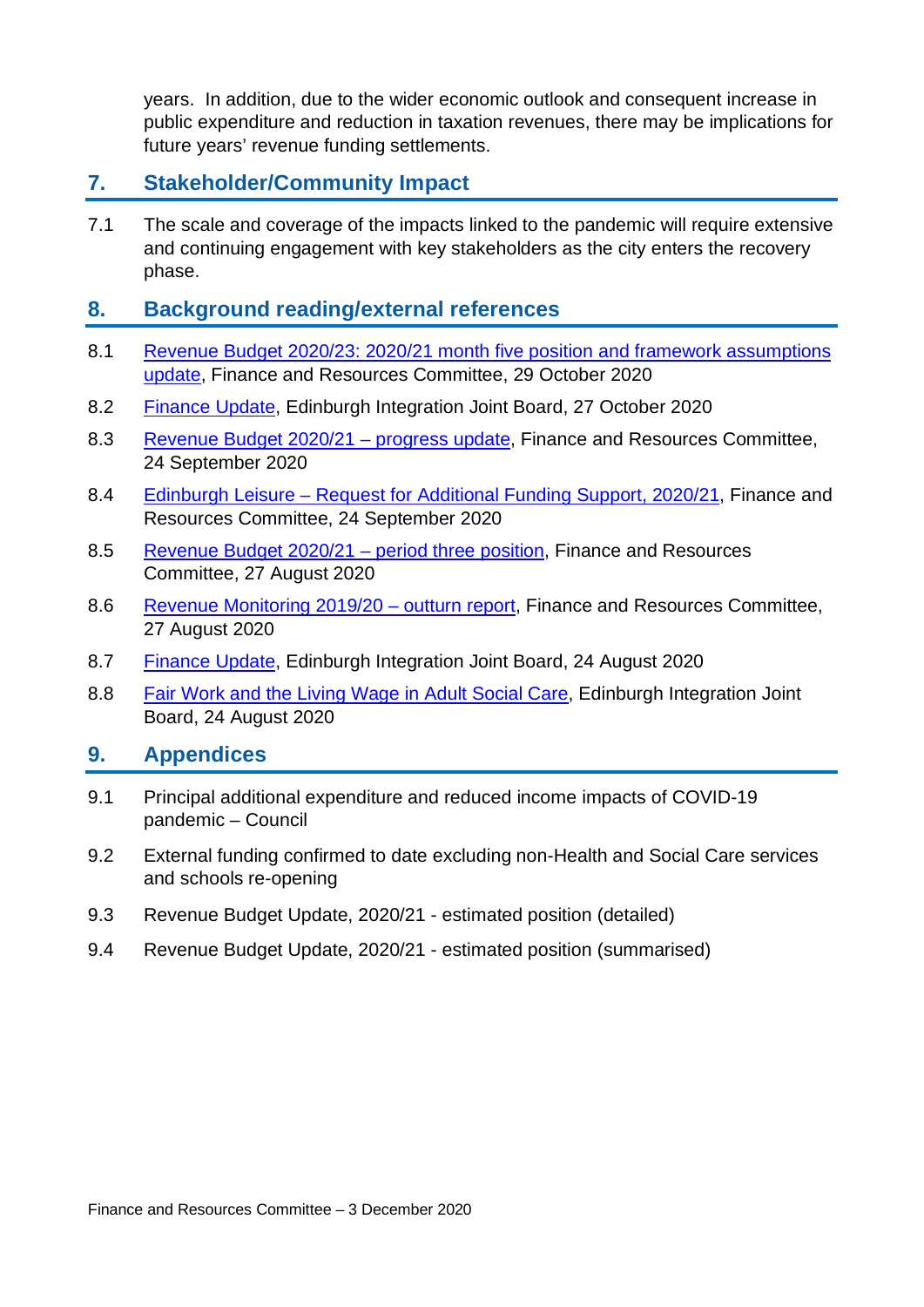**Principal additional expenditure and reduced income impacts of COVID-19 pandemic - Council**<br>These estimates do not include costs associated with the Health and Social Care Mobilisation Plan, nor those directly linked to s

|                                                                             |                                                                                                                                                                                                                                                                                                                                                                                                                                                                                                                                                                                                                                                                                                                                                                                                                                                                                                                                                              | Estimate              | Increase/      | <b>Revised</b><br>estimate |
|-----------------------------------------------------------------------------|--------------------------------------------------------------------------------------------------------------------------------------------------------------------------------------------------------------------------------------------------------------------------------------------------------------------------------------------------------------------------------------------------------------------------------------------------------------------------------------------------------------------------------------------------------------------------------------------------------------------------------------------------------------------------------------------------------------------------------------------------------------------------------------------------------------------------------------------------------------------------------------------------------------------------------------------------------------|-----------------------|----------------|----------------------------|
|                                                                             |                                                                                                                                                                                                                                                                                                                                                                                                                                                                                                                                                                                                                                                                                                                                                                                                                                                                                                                                                              | <b>F&amp;R 29 Oct</b> | (decrease)     | F&R 3 Dec                  |
| <b>Service Area</b>                                                         | <b>Impact</b>                                                                                                                                                                                                                                                                                                                                                                                                                                                                                                                                                                                                                                                                                                                                                                                                                                                                                                                                                | £m                    | £m             | £m                         |
| <b>Increases in expenditure</b>                                             |                                                                                                                                                                                                                                                                                                                                                                                                                                                                                                                                                                                                                                                                                                                                                                                                                                                                                                                                                              |                       |                |                            |
| <b>Homelessness Services</b>                                                | Additional temporary accommodation costs required to observe social distancing. It is anticipated that a<br>combination of the provision of additional accommodation for those rough sleeping, those with no<br>recourse to public funds and a wider lack of move-on or settled accommodation will result in a gross in-<br>year pressure of £9.3m. A £0.3m food funding contribution has now been secured, however, for<br>homeless clients, reducing the net pressure to £9.0m.                                                                                                                                                                                                                                                                                                                                                                                                                                                                            | 9.315                 | (0.300)        | 9.015                      |
| School meals/community food advice<br>and distribution                      | Cost represents payment for children eligible for free school meals (FSM) which, following the receipt of<br>additional ringfenced Scottish Government funding, was in place until mid-August. Remaining sum<br>includes provision for income support measures and food distribution to vulnerable and/or at-risk groups<br>(including those self-isolating as part of the Test and Protect scheme), ringfenced funding for which was<br>also secured until the end of September. The Scottish Government has subsequently confirmed funding<br>for continuing FSM provision over the October, Christmas/New Year, February and Easter holidays<br>although these sums are not included in the projections pending confirmation of the Council's funding<br>allocation. Subject to confirmation of detailed plans for a recently-announced funding package to<br>support those at financial risk over the pandemic, wider food support may also be extended. | 3.240                 | 0.000          | 3.240                      |
| <b>Waste and Cleansing</b>                                                  | Additional refuse collection vehicles, fuel, external contractors, PPE, etc. Projection also reflects agency<br>staffing and overtime expenditure linked to the reopening of Community Recycling Centres and for<br>providing wider absence cover, as well as a reduction in income from sale of recyclates, based on<br>depressed state of market. The December update also reflects greater-than-normal waste tonnages<br>collected in the year to date.                                                                                                                                                                                                                                                                                                                                                                                                                                                                                                   | 1.419                 | 0.533          | 1.952                      |
| <b>Children's Services</b>                                                  | Including additional agency, locum and overtime to cover internal staff absences; additional costs from<br>external providers and/or need to identify alternative accommodation if children need to isolate; costs of<br>additional placements due to illness and self-isolation; and emergency respite for children with<br>disabilities. Projections are based on actual additional costs in Young People's Centres and Secure Units.                                                                                                                                                                                                                                                                                                                                                                                                                                                                                                                      | 1.195                 | 0.100          | 1.295                      |
| <b>Resources - Customer</b>                                                 | Represents additional staffing (including overtime) for benefit claim and business grants processing and<br>vulnerable/shielding support customer contact.                                                                                                                                                                                                                                                                                                                                                                                                                                                                                                                                                                                                                                                                                                                                                                                                   | 0.691                 | 0.000          | 0.691                      |
| <b>Public conveniences</b>                                                  | Limited, phased reopening in areas of high footfall, especially in parks and at the seafront, as approved by<br>the Policy and Sustainability Committee on 9 July. Projection now reflects additional costs of full-year<br>opening as outlined in report to Policy and Sustainability Committee on 6 October.                                                                                                                                                                                                                                                                                                                                                                                                                                                                                                                                                                                                                                               | 0.248                 | 0.000          | 0.248                      |
| <b>Street lighting</b>                                                      | Increased energy and prudential borrowing costs due to delay in roll-out of LED programme.                                                                                                                                                                                                                                                                                                                                                                                                                                                                                                                                                                                                                                                                                                                                                                                                                                                                   | 0.231                 | 0.000          | 0.231                      |
| Libraries                                                                   | Following the decision taken at the Policy and Sustainability Committee on 10 November to allow for the<br>safe re-opening and operation of further libraries and community centres, a corresponding additional<br>Facilities Management cost of up to £0.2m will be incurred.                                                                                                                                                                                                                                                                                                                                                                                                                                                                                                                                                                                                                                                                               | 0.000                 | 0.200          | 0.200                      |
| <b>Additional security costs</b>                                            | Council Resilience Centres, Homelessness Accommodation and Temporary Mortuary                                                                                                                                                                                                                                                                                                                                                                                                                                                                                                                                                                                                                                                                                                                                                                                                                                                                                | 0.150                 | 0.000          | 0.150                      |
| Temporary mortuary hire                                                     | Including provision for additional direct staffing                                                                                                                                                                                                                                                                                                                                                                                                                                                                                                                                                                                                                                                                                                                                                                                                                                                                                                           | 0.110                 | 0.000          | 0.110                      |
| Other incident-related costs                                                | Including ICT, PPE and Registrar's Service staffing, payment to Volunteer Edinburgh and food packages<br>until the end of June for shielded groups not eligible for support through the Food Fund.                                                                                                                                                                                                                                                                                                                                                                                                                                                                                                                                                                                                                                                                                                                                                           | 2.499                 | (0.013)        | 2.486                      |
| Total increases in expenditure - Council (excluding Health and Social Care) |                                                                                                                                                                                                                                                                                                                                                                                                                                                                                                                                                                                                                                                                                                                                                                                                                                                                                                                                                              | 19.098                | 0.520          | 19.618                     |
| <b>Reductions in income</b>                                                 |                                                                                                                                                                                                                                                                                                                                                                                                                                                                                                                                                                                                                                                                                                                                                                                                                                                                                                                                                              |                       |                |                            |
| Parking Income - on-street                                                  | Loss of income from on-street car parking due to the suspension of city-wide parking charges, based on<br>parking charge and enforcement reinstatement wef 22 June but with continuing shortfalls in income for<br>most of the rest of the year due to reduced space availability and/or demand. While weekly income from<br>late August until mid-October was generally between 10% and 15% lower than 2019/20's equivalent<br>levels, this shortfall has grown markedly since that time, averaging 26% in the five weeks to 22 November.<br>There is therefore a risk that continuing and/or tightened restrictions will result in a higher full-year loss<br>than is currently being forecast.                                                                                                                                                                                                                                                            | 11.674                | 0.000          | 11.674                     |
| Rental income - Council-owned<br>properties                                 | Increased risk of non-recovery of rental income due to economic downturn, partly linked to reduced<br>tourism. Due to the likelihood of subsequent tenant insolvency and delays in re-letting, an 80% rental<br>loss is assumed in each of the first three quarters. A targeted policy of support was agreed at the Finance<br>and Resources Committee on 29 October. While these measures may reduce the level of in-year loss, the<br>position remains subject to considerable uncertainty, particularly given the possibility of tighter<br>restrictions and the consequent impact on trade.                                                                                                                                                                                                                                                                                                                                                              | 9.000                 | 0.000          | 9.000                      |
| Place (various)                                                             | Net loss of income - including pest control and scientific services, tables and chairs permits, cruise liner<br>berthing fees and museum and galleries donations, admissions and rents based on expected periods of<br>closure/service unavailability.                                                                                                                                                                                                                                                                                                                                                                                                                                                                                                                                                                                                                                                                                                       | 2.349                 | 0.130          | 2.479                      |
| <b>Cultural venues</b>                                                      | Loss of income - sales, rentals, admissions and rents. Increased projection reflects one month's further<br>assumed shutdown in December.                                                                                                                                                                                                                                                                                                                                                                                                                                                                                                                                                                                                                                                                                                                                                                                                                    | 1.710                 | 0.537          | 2.247                      |
| <b>Housing Property Services</b>                                            | Estimated reduction in sums chargeable to the Housing Revenue Account, reflecting revised current<br>assessment and impact of mitigating actions identified thus far.                                                                                                                                                                                                                                                                                                                                                                                                                                                                                                                                                                                                                                                                                                                                                                                        | 2.339                 | (0.189)        | 2.150                      |
| Roads                                                                       | Reduction in staff salaries chargeable to the Capital Programme.                                                                                                                                                                                                                                                                                                                                                                                                                                                                                                                                                                                                                                                                                                                                                                                                                                                                                             | 2.061                 | 0.000          | 2.061                      |
| Parking Income - enforcement<br><b>Council Tax (collection rate)</b>        | Enforcement and bus lane cameras Penalty Charge Notice reductions<br>The year-on-year collection rate as of the end of October was some 1.5% lower than in 2019/20, although<br>collection rates in the city are seeing much smaller reductions than in many other Scottish authorities.<br>Through a combination of planned recovery action and anticipated income in respect of 2020/21 to be<br>received in subsequent years, the level of potential bad debt provision has been reduced by £1.25m to<br>£1.85m, although the adequacy of this revised sum will be kept under review.                                                                                                                                                                                                                                                                                                                                                                     | 2.013<br>1.850        | 0.000<br>0.000 | 2.013<br>1.850             |
| <b>Outdoor Centres</b>                                                      | Loss of fees and charges income, now extended to the period to end of March 2021. It has been                                                                                                                                                                                                                                                                                                                                                                                                                                                                                                                                                                                                                                                                                                                                                                                                                                                                | 1.751                 | 0.000          | 1.751                      |
| Parking - residents' and other permits                                      | confirmed that these sums are not recoverable from insurance.<br>Loss of income for residents', retailers', business and trade permit schemes and associated non-<br>enforcement                                                                                                                                                                                                                                                                                                                                                                                                                                                                                                                                                                                                                                                                                                                                                                             | 1.675                 | 0.000          | 1.675                      |
| Planning and building standards                                             | Reduction in planning applications submitted due to construction shutdown                                                                                                                                                                                                                                                                                                                                                                                                                                                                                                                                                                                                                                                                                                                                                                                                                                                                                    | 1.503                 | 0.000          | 1.503                      |
| <b>Parks and Greenspace</b>                                                 | Losses of income including for events, trading stances, park leases, rechargeable tree works, nursery sales,<br>timber sales and Edinburgh Leisure recharge. Increase reflects full assumed cancellation of events<br>through to October.                                                                                                                                                                                                                                                                                                                                                                                                                                                                                                                                                                                                                                                                                                                    | 0.996                 | 0.000          | 0.996                      |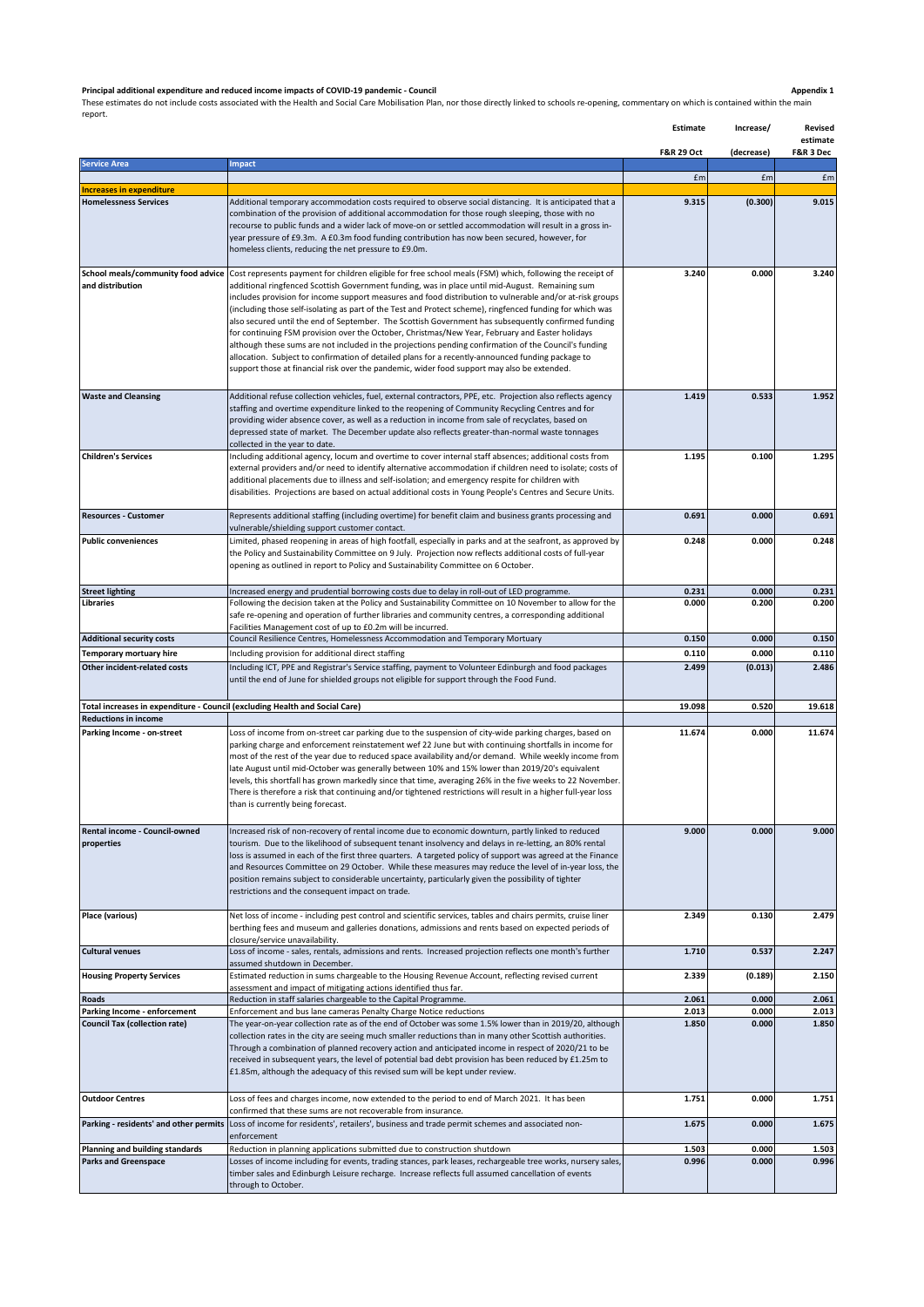|                                                                         |                                                                                                              | <b>Estimate</b>       | Increase/  | <b>Revised</b> |
|-------------------------------------------------------------------------|--------------------------------------------------------------------------------------------------------------|-----------------------|------------|----------------|
|                                                                         |                                                                                                              |                       |            | estimate       |
| <b>Service Area</b>                                                     | Impact                                                                                                       | <b>F&amp;R 29 Oct</b> | (decrease) | F&R 3 Dec      |
|                                                                         |                                                                                                              |                       |            |                |
|                                                                         |                                                                                                              | £m                    | £m         | £m             |
| <b>Communities and Families (other)</b>                                 | Loss of income from adult education classes, libraries fees and charges, sports clubs and external funding.  | 0.633                 | 0.200      | 0.833          |
|                                                                         | Change reflects updated assessment of net impact of continued adult education staffing payments for          |                       |            |                |
|                                                                         | April to June and loss of income.                                                                            |                       |            |                |
| <b>Community Access to Schools</b>                                      | Increase is due to updated expectations of re-opening timescales and associated levels of lost income,       | 0.585                 | 0.200      | 0.785          |
|                                                                         | including impact on WHEC.                                                                                    |                       |            |                |
| <b>Other Catering</b>                                                   | Loss of income from closure of staff restaurants and coffee shops and cancellation of external events and    | 0.663                 | 0.000      | 0.663          |
|                                                                         | internal catering, net of savings in food and drink, other supplies and services and agency and overtime     |                       |            |                |
|                                                                         | costs. Projection updated based on position as of mid-October.                                               |                       |            |                |
| Licensing                                                               | Refunds/extensions for all licences, including cab, liquor and HMO (NB these costs are expressed net of      | 0.442                 | 0.000      | 0.442          |
|                                                                         | assumed contributions from earmarked reserves).                                                              |                       |            |                |
| <b>Public transport</b>                                                 | Loss of bus station income due to reduced departures, etc. While the figure shown reflects a revised         | 0.420                 | 0.000      | 0.420          |
|                                                                         |                                                                                                              |                       |            |                |
|                                                                         | assessment of income lost, enforced delays to the replacement of the Bus Station Information System and      |                       |            |                |
|                                                                         | Real Time Passenger Information signage may give rise to additional costs in the current year.               |                       |            |                |
| <b>Council Tax (base)</b>                                               | Reduction in Council Tax buoyancy due to temporary cessation of construction activities and subsequent       | 0.300                 | 0.000      | 0.300          |
|                                                                         | economic slowdown. In common with the in-year collection rate, detailed analysis of the Council Tax          |                       |            |                |
|                                                                         | base as of September 2020 showed a lower loss of buoyancy than had initially been anticipated, with the      |                       |            |                |
|                                                                         | forecast amended accordingly.                                                                                |                       |            |                |
| Refunds/discounts for cancelled                                         | Costs of extending current-year permits by further five weeks - updated assessment                           | 0.150                 | 0.000      | 0.150          |
| services - garden waste                                                 |                                                                                                              |                       |            |                |
| Total reductions in income - Council (excluding Health and Social Care) |                                                                                                              | 42.114                | 0.878      | 42.992         |
| Savings in expenditure                                                  |                                                                                                              |                       |            |                |
| <b>Non-Domestic Rates</b>                                               | Savings relative to budget framework provision following effective freezing of NDR poundage for 2020/21      | (2.375)               | 0.000      | (2.375)        |
|                                                                         | and entitlement to full relief for hospitality, retail and leisure properties                                |                       |            |                |
| <b>Energy</b>                                                           | Savings in gas, electricity and water costs across corporate building estate based on indicative analysis by | (1.810)               | 0.000      | (1.810)        |
|                                                                         | Energy Management Unit. The projection has been updated based on analysis of invoices received until         |                       |            |                |
|                                                                         | the end of August, with the potential for further savings in water charges. Greater certainty should be      |                       |            |                |
|                                                                         | obtained as the year progresses.                                                                             |                       |            |                |
| <b>Libraries</b>                                                        | Reductions in agency and overtime expenditure and savings from vacant posts, assuming six libraries          | (0.500)               | (0.200)    | (0.700)        |
|                                                                         | operational from October and remainder open from January.                                                    |                       |            |                |
| Total savings in expenditure (excluding Health and Social Care)         |                                                                                                              | (4.685)               | (0.200)    | (4.885)        |
| <b>Total net additional costs</b>                                       |                                                                                                              | 56.527                | 1.198      | 57.725         |
| <b>Notes</b>                                                            |                                                                                                              |                       |            |                |

Notes<br>1. Potential Early Years pressures of around £3.5m (primarily representing compensation for lost fee income for partner providers) are assumed to be funded from redirected 1,140 hours expansion<br>monies and/or provider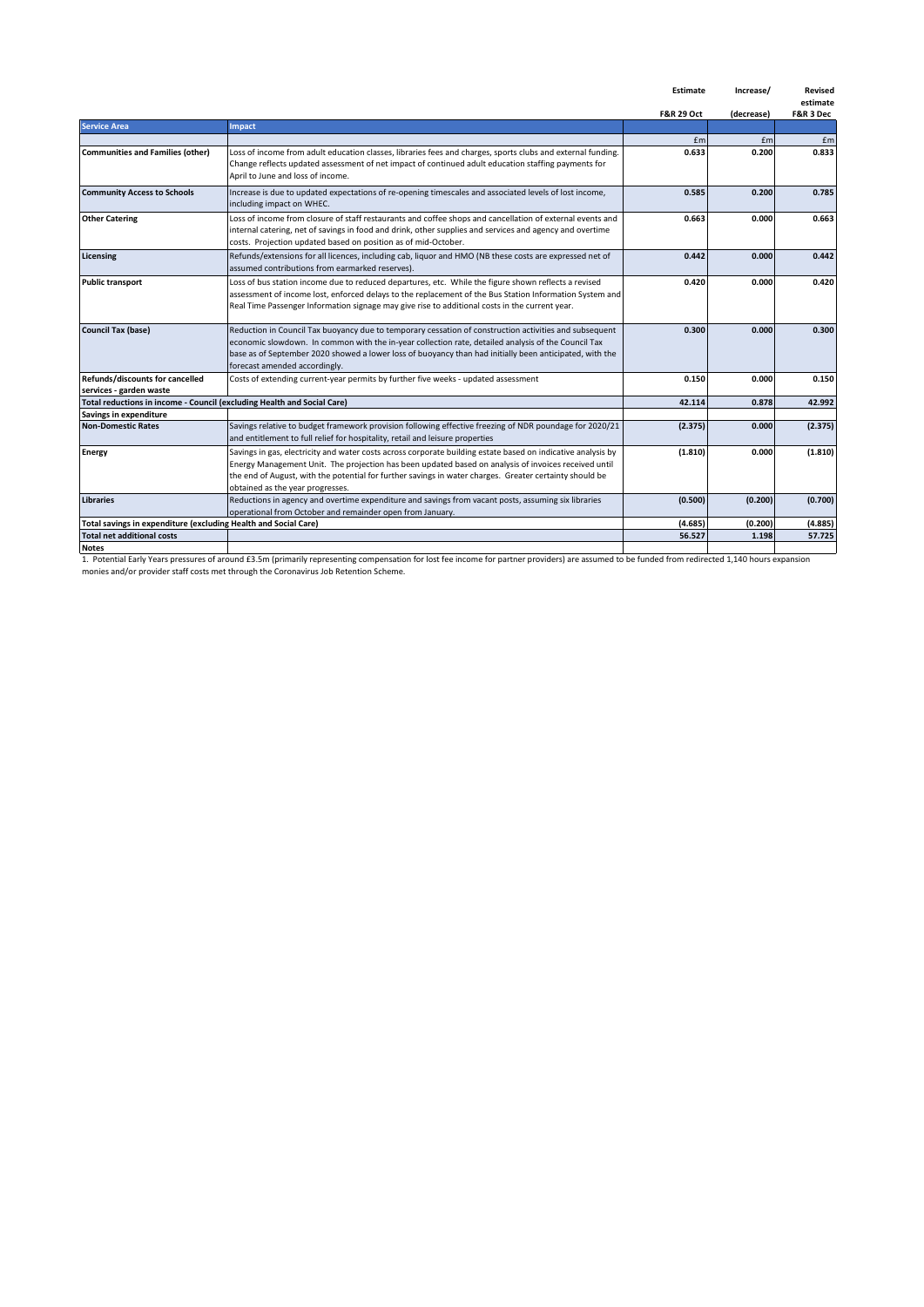#### **External funding confirmed to date excluding non-Health and Social Care services and schools re-opening Appendix 2**

|                                                                                           | Purpose and uses of fund                                                                                                                                                                                                                                                                                                                                                               | Scotland-wide funding<br>allocation<br>£m | <b>Edinburgh's allocation (where</b><br>confirmed)<br>£m | <b>Notes</b>                                                                                                                                                                                                                                                                                                                                                                                                                                                                                                                                                                                                                                                                                                                                                                                                                                                                                                                                                |
|-------------------------------------------------------------------------------------------|----------------------------------------------------------------------------------------------------------------------------------------------------------------------------------------------------------------------------------------------------------------------------------------------------------------------------------------------------------------------------------------|-------------------------------------------|----------------------------------------------------------|-------------------------------------------------------------------------------------------------------------------------------------------------------------------------------------------------------------------------------------------------------------------------------------------------------------------------------------------------------------------------------------------------------------------------------------------------------------------------------------------------------------------------------------------------------------------------------------------------------------------------------------------------------------------------------------------------------------------------------------------------------------------------------------------------------------------------------------------------------------------------------------------------------------------------------------------------------------|
| <b>Confirmed funding sources - Council-specific</b>                                       |                                                                                                                                                                                                                                                                                                                                                                                        |                                           |                                                          |                                                                                                                                                                                                                                                                                                                                                                                                                                                                                                                                                                                                                                                                                                                                                                                                                                                                                                                                                             |
| Hardship Fund                                                                             | Barnett Consequentials of initial UK announcement to contribute<br>to local authorities' own local resilience, support and hardship<br>plans; non-ringfenced, no associated reporting and to be deployed<br>as councils see fit.                                                                                                                                                       | 50                                        | 3.910                                                    | This initial sum of funding was allocated with reference to councils' respective<br>shares of Grant Aided Expenditure (GAE) plus Special Islands Needs Allowance<br>(SINA), the most widely-used composite indicator of relative need, with<br>Edinburgh's share being 7.82%.                                                                                                                                                                                                                                                                                                                                                                                                                                                                                                                                                                                                                                                                               |
| Scottish Welfare Fund (SWF)                                                               | Top-up of existing 2020/21 allocation to allow payment of<br>additional Community Grants and Crisis Grants to those in<br>immediate need, more than doubling the current level of the fund<br>across Scotland; also includes sums to reflect relaxation of existing<br>criteria to support those in "gig economy".                                                                     | 45                                        | 1.531                                                    | £22m of the original Scotland-wide funding was allocated according to the<br>current SIMD-related methodology. In light of actual SWF take-up, it was<br>subsequently confirmed that of the remaining £23m, £3m would now be used to<br>allow payment of additional Discretionary Housing Payments and £20m to<br>address future need to support those individuals at financial risk (with<br>Edinburgh's respective allocations £TBC and £1.362m). The Scottish Government<br>has also confirmed additional funding of £6.95m to allow for continuing provision<br>of free school meals during the October, Christmas/New Year and February<br>breaks, Edinburgh's allocation of which has not yet been confirmed pending<br>consideration by COSLA Leaders. As these latter funding streams will all have<br>corresponding expenditure obligations and thus not impact on the overall gap,<br>they have not been brought into the analysis at this stage. |
| Further assistance (May)                                                                  | £155m of Barnett Consequentials resulting from further UK<br>announcement to contribute to local authorities' own local<br>resilience, support and hardship plans; non-ringfenced, no<br>associated reporting and to be deployed as councils see fit. £0.6m<br>has also been made available to meet the costs of additional<br>registration service staffing over weekends.            | 156                                       | 12.179                                                   | As with the Hardship Fund above, this sum was allocated based on respective<br>shares of GAE plus SINA. Funding for the registration service has been allocated<br>on the basis of the (population-derived) Registration of Births, Deaths and<br>Marriages GAE distribution, with Edinburgh's share being 9.5%.                                                                                                                                                                                                                                                                                                                                                                                                                                                                                                                                                                                                                                            |
| Further assistance (July)                                                                 | £49m of further Barnett Consequentials to be passed on in full to<br>ocal government following the announcement of £785m of<br>unallocated funding for the Scottish Government's COVID<br>response. A further sum, currently estimated at £90m, will be<br>provided for an income compensation scheme recognising the<br>financial impact on councils of lost sales, fees and charges. | 139                                       |                                                          | 3.832 Following agreement by COSLA Leaders to use respective shares of GAE plus SINA<br>as the basis of distribution, Edinburgh's confirmed allocation of the £49m of<br>general support is £3.832m. A set of guiding principles has been agreed for<br>distribution of the £90m for the income compensation scheme based on actual<br>losses as reported in each council area, subject to Section 95 Officer sign-off and a<br>process of peer review and moderation. Actual allocations of this sum are<br>expected to be confirmed in early December.                                                                                                                                                                                                                                                                                                                                                                                                    |
| <b>Total</b>                                                                              |                                                                                                                                                                                                                                                                                                                                                                                        | 390                                       | 21.452                                                   |                                                                                                                                                                                                                                                                                                                                                                                                                                                                                                                                                                                                                                                                                                                                                                                                                                                                                                                                                             |
| Confirmed funding sources to which councils will have part access                         |                                                                                                                                                                                                                                                                                                                                                                                        |                                           |                                                          |                                                                                                                                                                                                                                                                                                                                                                                                                                                                                                                                                                                                                                                                                                                                                                                                                                                                                                                                                             |
| Increased eligibility for Social Security<br>Benefits and Council Tax Reduction<br>Scheme | Supplementary funding to meet an anticipated increase in<br>applications for the existing Council Tax Reduction Scheme (CTRS)<br>and Scottish Social Security Benefits                                                                                                                                                                                                                 | 50                                        | 2.430                                                    | Additional CTRS-related support of £25m has now been confirmed, with<br>Edinburgh's resulting allocation being £2.430m. The level of required support will<br>be kept under review by the Scottish Government and additional resources<br>provided as/if appropriate.                                                                                                                                                                                                                                                                                                                                                                                                                                                                                                                                                                                                                                                                                       |
| <b>Discretionary Housing Payments</b>                                                     | Additional support provided for tenants financially affected by<br>COVID to sustain their tenancies                                                                                                                                                                                                                                                                                    |                                           | 0.960                                                    | The Council's allocation was confirmed in June 2020. As noted in the context of<br>the Scottish Welfare Fund above, a further £3m is to be made available, the<br>distribution for which remains to be confirmed.                                                                                                                                                                                                                                                                                                                                                                                                                                                                                                                                                                                                                                                                                                                                           |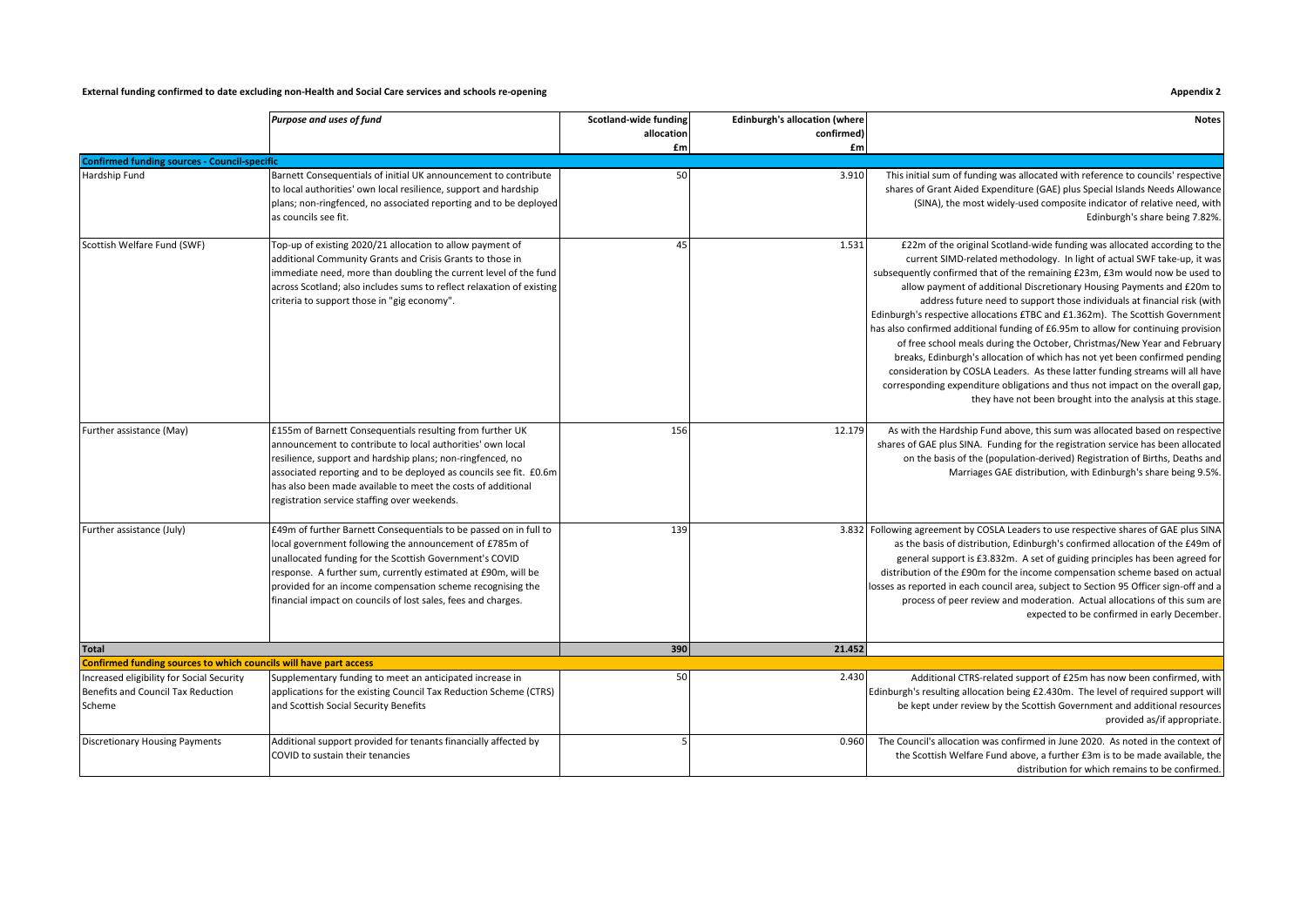|                                                                       | Purpose and uses of fund                                                                                                                                                                                                                                                                                                                                        | Scotland-wide funding | <b>Edinburgh's allocation (where</b> | <b>Notes</b>                                                                                                                                                                                                                                                                                                                                                                                                                                                                                                                                                                                                                                                                                                                                                                                                                                                                                                                                                    |
|-----------------------------------------------------------------------|-----------------------------------------------------------------------------------------------------------------------------------------------------------------------------------------------------------------------------------------------------------------------------------------------------------------------------------------------------------------|-----------------------|--------------------------------------|-----------------------------------------------------------------------------------------------------------------------------------------------------------------------------------------------------------------------------------------------------------------------------------------------------------------------------------------------------------------------------------------------------------------------------------------------------------------------------------------------------------------------------------------------------------------------------------------------------------------------------------------------------------------------------------------------------------------------------------------------------------------------------------------------------------------------------------------------------------------------------------------------------------------------------------------------------------------|
|                                                                       |                                                                                                                                                                                                                                                                                                                                                                 | allocation            | confirmed)                           |                                                                                                                                                                                                                                                                                                                                                                                                                                                                                                                                                                                                                                                                                                                                                                                                                                                                                                                                                                 |
|                                                                       |                                                                                                                                                                                                                                                                                                                                                                 | £m                    | £m                                   |                                                                                                                                                                                                                                                                                                                                                                                                                                                                                                                                                                                                                                                                                                                                                                                                                                                                                                                                                                 |
| <b>Food Fund</b>                                                      | Support to organisations in the public, private and voluntary<br>sectors to address issues of food insecurity, especially for older<br>people, and families who may not be able to rely on free school<br>meals.                                                                                                                                                | 98                    |                                      | 3.240 Initial allocations to local authorities for £30m of the fund (£15m for continuity in<br>each of (i) FSM payments and (ii) food for vulnerable groups) were announced in<br>April, with Edinburgh's share being £1.651m. Additional Scotland-wide funding of<br>£12.6m was then provided to allow continuing free school meal payments until<br>10 August, along with a further £15m to support food distribution for more<br>vulnerable groups, including those self-isolating as part of the Test and Protect<br>scheme, until the end of September. Edinburgh's allocation from this £27.6m of<br>combined funding was £1.589m. Further Scotland-wide funding of £30m, of<br>which continuing food support may form an element, is noted in the Scottish<br>Welfare Fund-related line above.                                                                                                                                                           |
| Coronavirus Job Retention Scheme (CJRS)                               | The CJRS is a furlough scheme introduced in response to the<br>coronavirus pandemic. It provides grants to employers to pay<br>80% of a staff wage each month, up to a total of £2,500 per<br>person per month. Subsequent to its launch, the scheme has<br>been extended but with reducing levels of support from August<br>and will close on 31 October 2020. | n/a                   | 0.750                                | On 10 June, the Council applied to HMRC to furlough some 430 staff roles in<br>areas meeting the principal requirements of the CJRS. The staff for whom<br>furloughing support has been sought are employed across the areas of outdoor<br>education, corporate catering and the Council's cultural venues. Accessing the<br>scheme has provided £0.449m of confirmed income up until the end of August,<br>with a further £0.160m anticipated for September and October. Following the<br>Chancellor of the Exchequer's announcement to extend the scheme until the end<br>of March (with a review in January), discussions on potential further application<br>are continuing with representatives of Finance, HR and relevant service areas and<br>additional support for staff in Outdoor Centres is anticipated. As the scheme has<br>now been extended, however, the previously-assumed job return "bonus" of<br>£0.150m will not be received in 2020/21. |
|                                                                       | Total Welfare and Well-Being Fund, additional Barnett Consequentials and other sums                                                                                                                                                                                                                                                                             | 542                   | 28.832                               | NB Scottish Welfare Fund and DHP allocations predicated on the provision to<br>claimants of additional support of similar amount.                                                                                                                                                                                                                                                                                                                                                                                                                                                                                                                                                                                                                                                                                                                                                                                                                               |
| Funds primarily benefiting other sectors but administered by councils |                                                                                                                                                                                                                                                                                                                                                                 |                       |                                      |                                                                                                                                                                                                                                                                                                                                                                                                                                                                                                                                                                                                                                                                                                                                                                                                                                                                                                                                                                 |
| <b>Business Support Grants (all)</b>                                  | Targeted grants intended to help protect jobs, prevent business<br>closure and promote economic recovery. These complement<br>other measures in place to support business, including the CJRS.                                                                                                                                                                  | 1,206                 | TBC                                  | Total expenditure to date in the Edinburgh area, taking into account spend<br>against the newly-announced funds, will be included in the January update.<br>Some £104m was distributed as part of the now-closed initial Business Grants<br>Scheme, with others still in progress.                                                                                                                                                                                                                                                                                                                                                                                                                                                                                                                                                                                                                                                                              |
| NDR relief                                                            | 100% relief in 2020/21 for retail, hospitality and tourism-based<br>businesses                                                                                                                                                                                                                                                                                  | 1,047                 |                                      | 1.875 It is anticipated that a number of Council properties will be eligible for relief and a<br>saving of £1.875m is therefore now being assumed in this area.                                                                                                                                                                                                                                                                                                                                                                                                                                                                                                                                                                                                                                                                                                                                                                                                 |
| Freezing of effective NDR poundage                                    | Relief provided such that poundage maintained at 2019/20 levels                                                                                                                                                                                                                                                                                                 | 50                    | 0.500                                | Freezing of the effective poundage rate delivers a £0.5m saving to the Council<br>relative to budget framework assumptions.                                                                                                                                                                                                                                                                                                                                                                                                                                                                                                                                                                                                                                                                                                                                                                                                                                     |

**NB Separate funding is being provided for health and social care mobilisation and schools re-opening, details of which are provided in the main report.**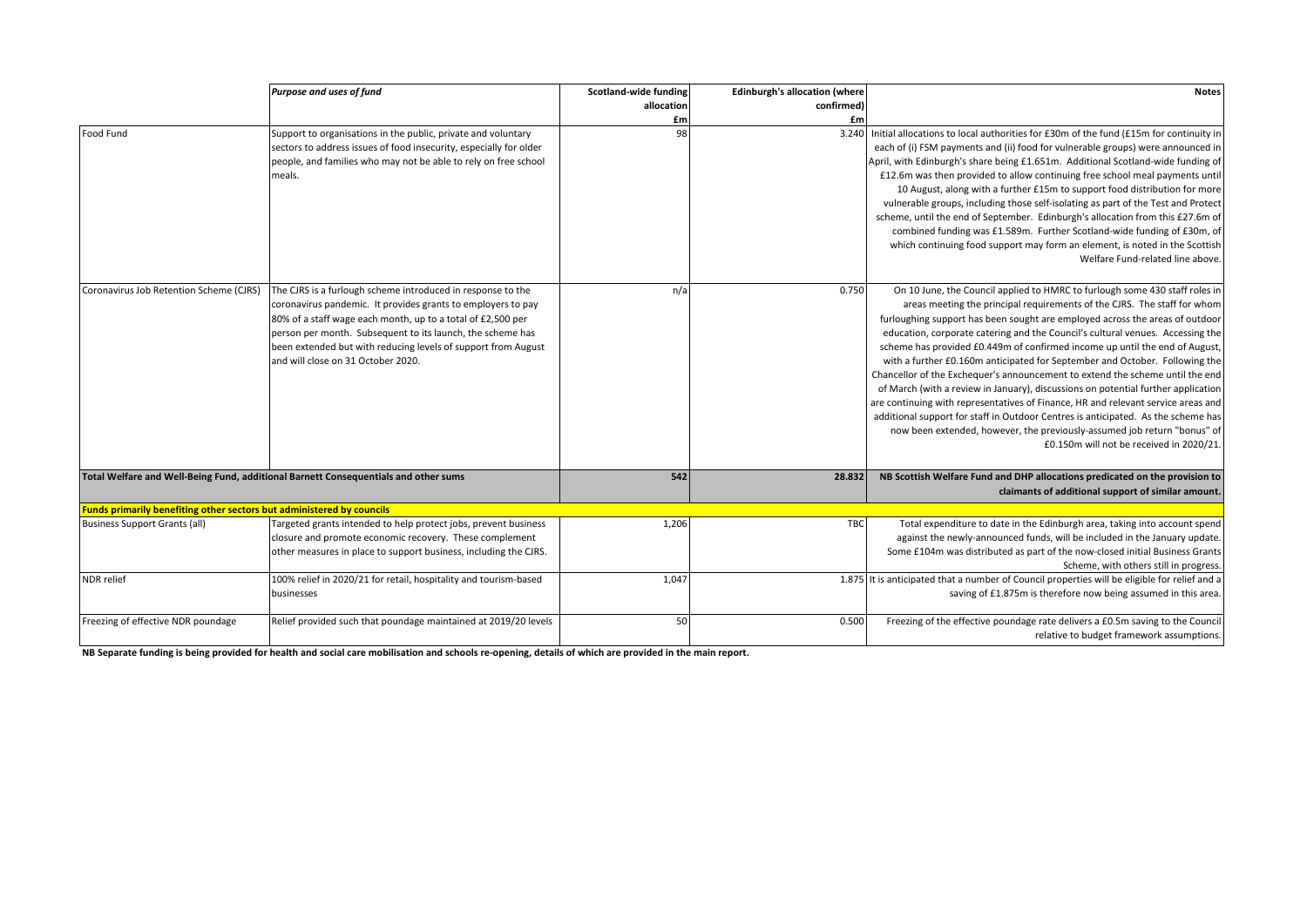#### **Revenue Budget Update, 2020/21 - estimated position Appendix 3**

| Appendix 3 |  |  |
|------------|--|--|
|            |  |  |

|                                                                                                                                                                                     | <b>Full-year</b> |                                                                                                                                                                                                                                                                                                                                                                                                                                                                                                                                                                                                                                                                                   |
|-------------------------------------------------------------------------------------------------------------------------------------------------------------------------------------|------------------|-----------------------------------------------------------------------------------------------------------------------------------------------------------------------------------------------------------------------------------------------------------------------------------------------------------------------------------------------------------------------------------------------------------------------------------------------------------------------------------------------------------------------------------------------------------------------------------------------------------------------------------------------------------------------------------|
| Additional net expenditure pressures                                                                                                                                                | £m               |                                                                                                                                                                                                                                                                                                                                                                                                                                                                                                                                                                                                                                                                                   |
| Estimated COVID-19-specific expenditure and income (per<br>Appendix 1)                                                                                                              | 57.725           |                                                                                                                                                                                                                                                                                                                                                                                                                                                                                                                                                                                                                                                                                   |
| Risk contingency                                                                                                                                                                    |                  | 3.000 Non-specific allowance to reflect potential impacts of continuing<br>and/or further restrictions between December 2020 and March 2021,<br>including further losses of parking income.                                                                                                                                                                                                                                                                                                                                                                                                                                                                                       |
| Approved savings/management of residual pressures - anticipated                                                                                                                     |                  | Figure assumes balanced position in Resources, with £0.5m of as-yet                                                                                                                                                                                                                                                                                                                                                                                                                                                                                                                                                                                                               |
| shortfall in delivery<br>Residual pressures                                                                                                                                         | 1.700            | unmitigated pressures within Place Directorate and an emerging<br>pressure of £1.2m primarily due to increased costs of out-of-council<br>residential and secure placements.                                                                                                                                                                                                                                                                                                                                                                                                                                                                                                      |
| Whistleblowing Inquiry                                                                                                                                                              |                  | 0.600 Following ratification by Council on 19 November, up to £0.6m of<br>costs related to the Whistleblowing Inquiry will require to be met in<br>the current year.                                                                                                                                                                                                                                                                                                                                                                                                                                                                                                              |
| ALEO support (including risk contingency)                                                                                                                                           |                  | 23.500 Position shows decrease of £2m since the report to the Finance and<br>Resources Committee on 29 October 2020, reflecting an estimated<br>reduced in-year requirement for Edinburgh Leisure following<br>continuation of furlough support and an expected business<br>interruption settlement of at least £1m.                                                                                                                                                                                                                                                                                                                                                              |
|                                                                                                                                                                                     | 86.525           |                                                                                                                                                                                                                                                                                                                                                                                                                                                                                                                                                                                                                                                                                   |
| <b>Confirmed funding and savings:</b><br>Confirmed COVID-19 related funding (per Appendix 2)                                                                                        |                  |                                                                                                                                                                                                                                                                                                                                                                                                                                                                                                                                                                                                                                                                                   |
|                                                                                                                                                                                     |                  | (23.911) NB Funding for Scottish Welfare Fund, Council Tax Reduction Scheme<br>and Discretionary Housing Payments is assumed to be offset by<br>corresponding expenditure.                                                                                                                                                                                                                                                                                                                                                                                                                                                                                                        |
| 2020/21 budget - unallocated additional monies                                                                                                                                      |                  | (4.830) Of the additional funding of £7.43m provided as part of the Scottish<br>Budget's Stage One consideration, a £2m contribution to the EIJB was<br>approved by Council on 30 June, up to £0.422m for Marketing<br>Edinburgh by the Finance and Resources Committee in March and<br>£0.178m part-year funding for Communities and Families grant<br>recipients at the Policy and Sustainability Committee on 28 May.                                                                                                                                                                                                                                                          |
| Use of earmarked reserves                                                                                                                                                           |                  | (20.062) Comprising funds for specific investment (£5.9m), risk management<br>contingency (£4m), Council Tax Reduction Scheme (£3m),<br>dilapidations (£2.5m), Workforce Management (£1.5m),<br>Transformation Fund (£1.35m), Unallocated General Fund (former-<br>CSIF element) (£0.9m), contribution from service reserves (£0.5m)<br>and Council Priorities Fund (£0.4m).                                                                                                                                                                                                                                                                                                      |
| Further timing-related and corporate savings                                                                                                                                        |                  | (23.100) Comprising treasury management-related and re-aligned capital<br>programme loans charge savings (£5.5m), Q4 2019/20 improvement<br>in service outturns (£3m), slippage in backlog R&M programme<br>(£3m), Council Tax - increases in base (£3m), VERA/VR in-year<br>provision - assumption that liabilities met fully from reserves (£2.5m),<br>LDP revenue budget (£1.5m), Loans Fund Review - slippage in first<br>year's additional related roads/infrastructure expenditure (£1m), ICT<br>contract extension (£0.95m), past service pension costs - reductions in<br>expected required in-year level of provision (£0.65m) and other net<br>corporate savings (£2m). |
|                                                                                                                                                                                     | (71.903)         |                                                                                                                                                                                                                                                                                                                                                                                                                                                                                                                                                                                                                                                                                   |
| Anticipated further funding:<br>UK Government announcements of additional investment in<br>England, 2 July and 23 July - income compensation scheme<br>element (estimated at £90m). |                  | (7.038) Based on an allocation of these sums in line with that applied to<br>previous unringfenced funding, the Council's share would be<br>£7.038m. Given the intention for the quantum to be distributed<br>according to actual losses, however, on the basis of Edinburgh's<br>disproportionate reliance on income, a higher allocation would be<br>expected.                                                                                                                                                                                                                                                                                                                  |
| Business grants administration - additional funding                                                                                                                                 |                  | (0.391) On 17 November, the First Minister confirmed that as part of the<br>Business Grants Strategic Framework, £5m of support would be made<br>available to councils to reflect their role in the administration of these<br>additional, and previous, grant funding. While allocations remain to<br>be confirmed, it is being proposed that this sum be allocated with<br>reference to respective shares of GAE plus SINA, the most generic<br>basis of needs assessment.                                                                                                                                                                                                      |
| Anticipated reduction in expenditure:<br><b>VERA</b>                                                                                                                                |                  | (0.400) Estimated part-year effect of savings from staff release (with related<br>severance costs met from Workforce Transformation Reserve). This<br>sum has been revised in light of the number of applications received<br>and the associated timing of relevant staff departures.                                                                                                                                                                                                                                                                                                                                                                                             |
|                                                                                                                                                                                     | (7.829)          |                                                                                                                                                                                                                                                                                                                                                                                                                                                                                                                                                                                                                                                                                   |
| Remaining shortfall                                                                                                                                                                 | 6.793            |                                                                                                                                                                                                                                                                                                                                                                                                                                                                                                                                                                                                                                                                                   |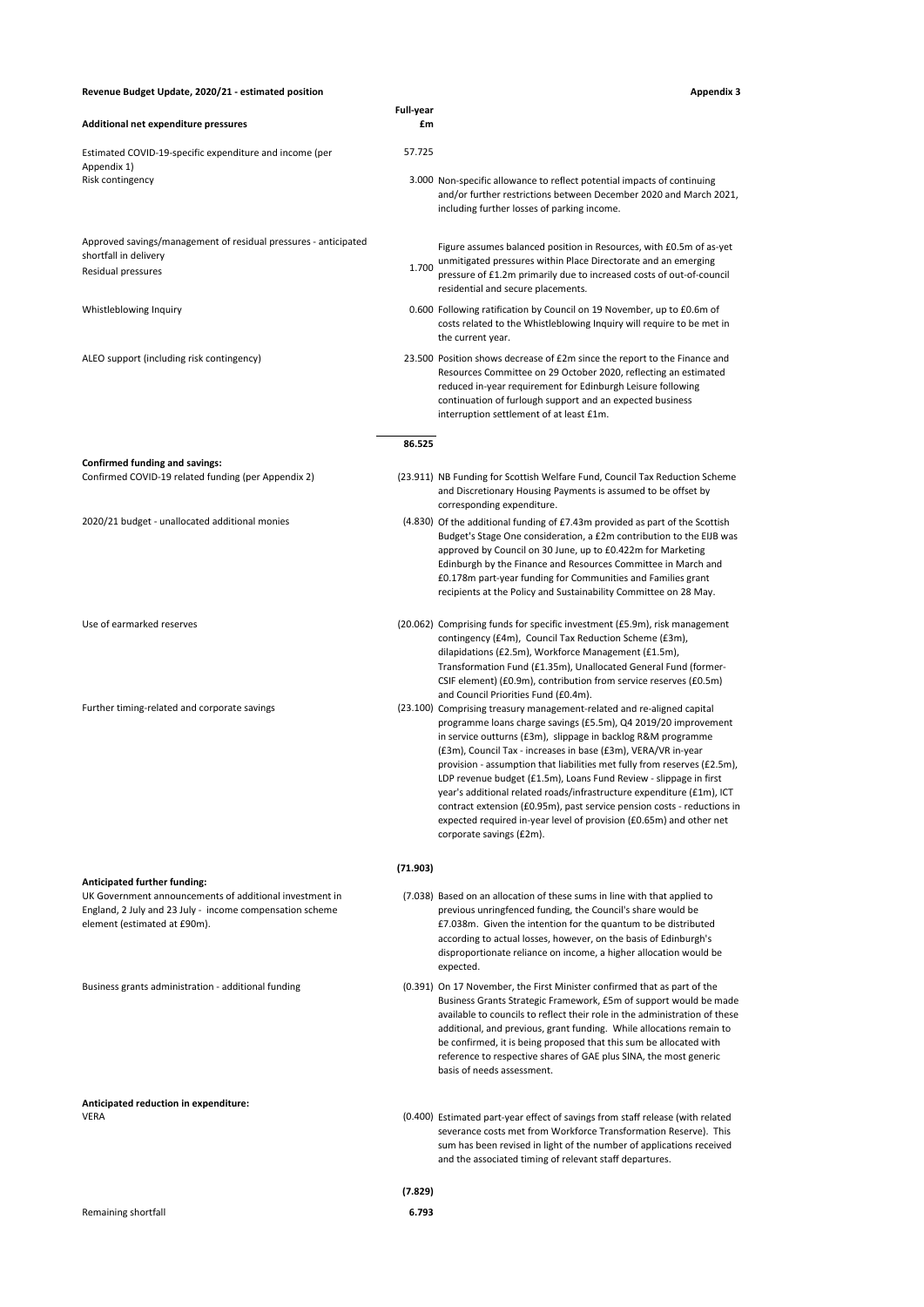#### **Potential further reductions in expenditure:**

Full mitigation of residual pressures within Communities and Families and Place

(1.700) As of Period 6, a combined net pressure of £1.7m is being reported. Both Service Management Teams are, however, actively examining a range of options to bring expenditure in line with approved levels by the year-end.

Reconciliation to previously-reported position:

|                                                                    | £m    |
|--------------------------------------------------------------------|-------|
| Position as of 29 October                                          | 5.1   |
| Unfavourable movements:                                            |       |
| Net COVID costs (primarily in Waste and Cleansing, Cultural Venues | 1.2   |
| and Libraries)                                                     |       |
| Net core budget pressures (Children's Services)                    | 1.2   |
| Net core budget pressures (Place)                                  | 0.5   |
| Whistleblowing Inquiry expenditure                                 | 0.6   |
| Reduction in assumed in-year VERA savings                          | 0.6   |
| <b>Favourable movements:</b>                                       |       |
| Reduction in required Edinburgh Leisure support                    | (2.0) |
| Business grants administration funding                             | (0.4) |
| <b>Revised position as of 3 December</b>                           | 6.8   |